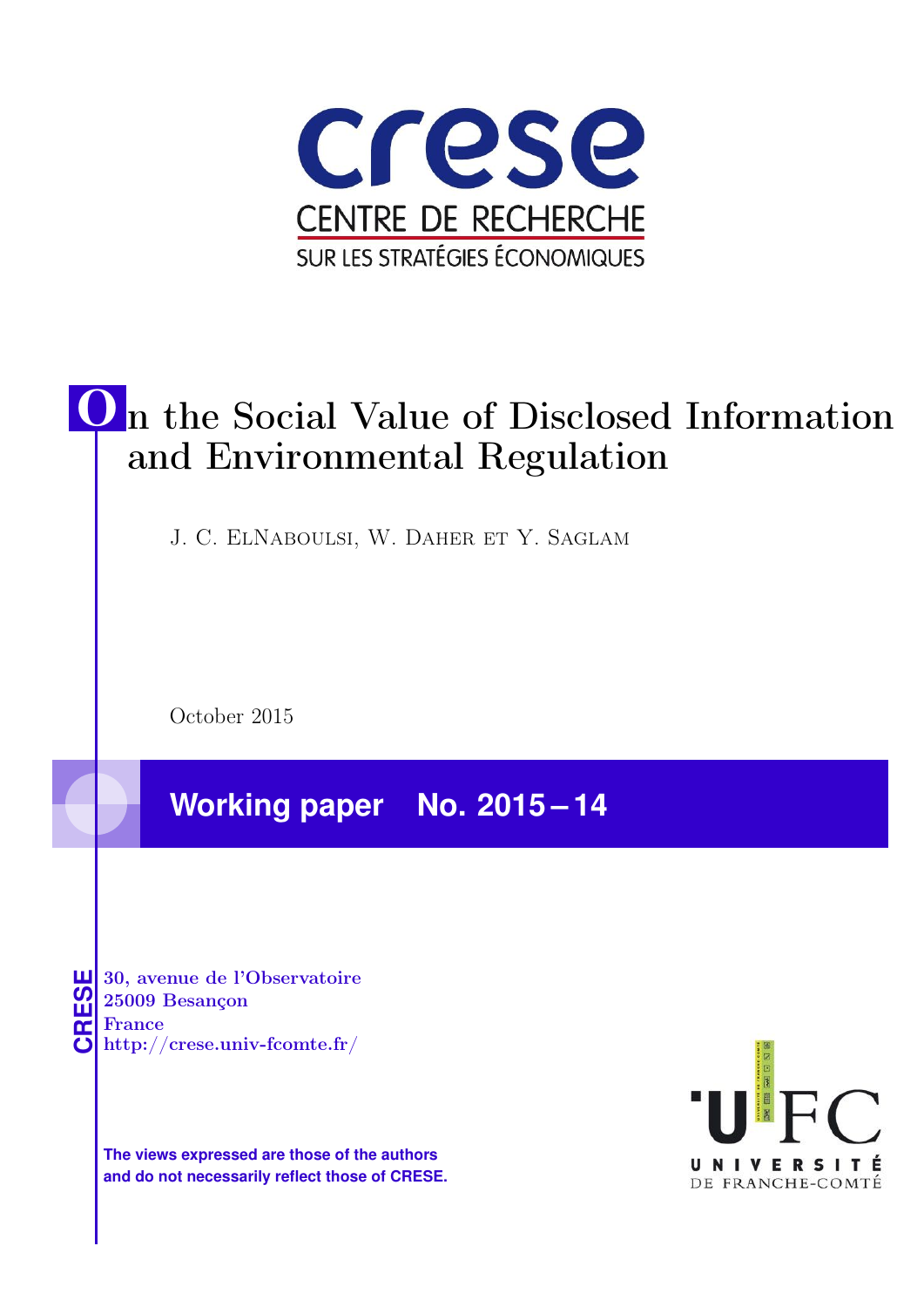# On the Social Value of Disclosed Information and Environmental Regulation

J. C. Elnaboulsi, W. Daher, and Y. Sağlam<sup>‡</sup>

October 3, 2015

#### Abstract

This paper presents an analysis of environmental policy in imperfectly competitive market with private information. We examine how environmental taxes should be optimally levied when the regulator faces asymmetric information about production and abatement costs in an irreversible observable policy commitment game. Under our setting, the paper investigates how information disclosure can improve the efficiency of the tax setting process and may offer an efficient complement to conventional regulatory approaches. From a policy perspective, our findings suggest that access to publicly disclosed information improves the ability of the regulator to levy firms specific environmental taxes. Despite its advantages, however, informational disclosure may harm the environmental policy it purports to enhance since it facilitates collusive behavior. We show that information sharing may occur and thus leads to a superior outcome in terms of industry output and emissions. Disclosure may undermine market performance and environmental policy.

JEL Classification Numbers: D81, D82, H23, L51, Q58.

Keywords: Environmental Regulation, Emissions Taxes, Collusion, Disclosed Information, Private Information, Information Sharing.

<sup>\*</sup>CRESE EA3190, Univ. Bourgogne Franche-Comté, 45 D, Av. de l'Observatoire, F-25000 Besançon, France. E-mail: jihad.elnaboulsi@univ-fcomte.fr

<sup>&</sup>lt;sup>†</sup>Gulf University for Science and Technology, Department of Mathematics and Natural Science, West Mishref, Kuwait. E-mail: daher.w@gust.edu.kw

<sup>&</sup>lt;sup>‡</sup>Victoria University of Wellington, School of Economics and Finance, 23 Lambton Quay, Wellington, New Zealand. E-mail: yigit.saglam@vuw.ac.nz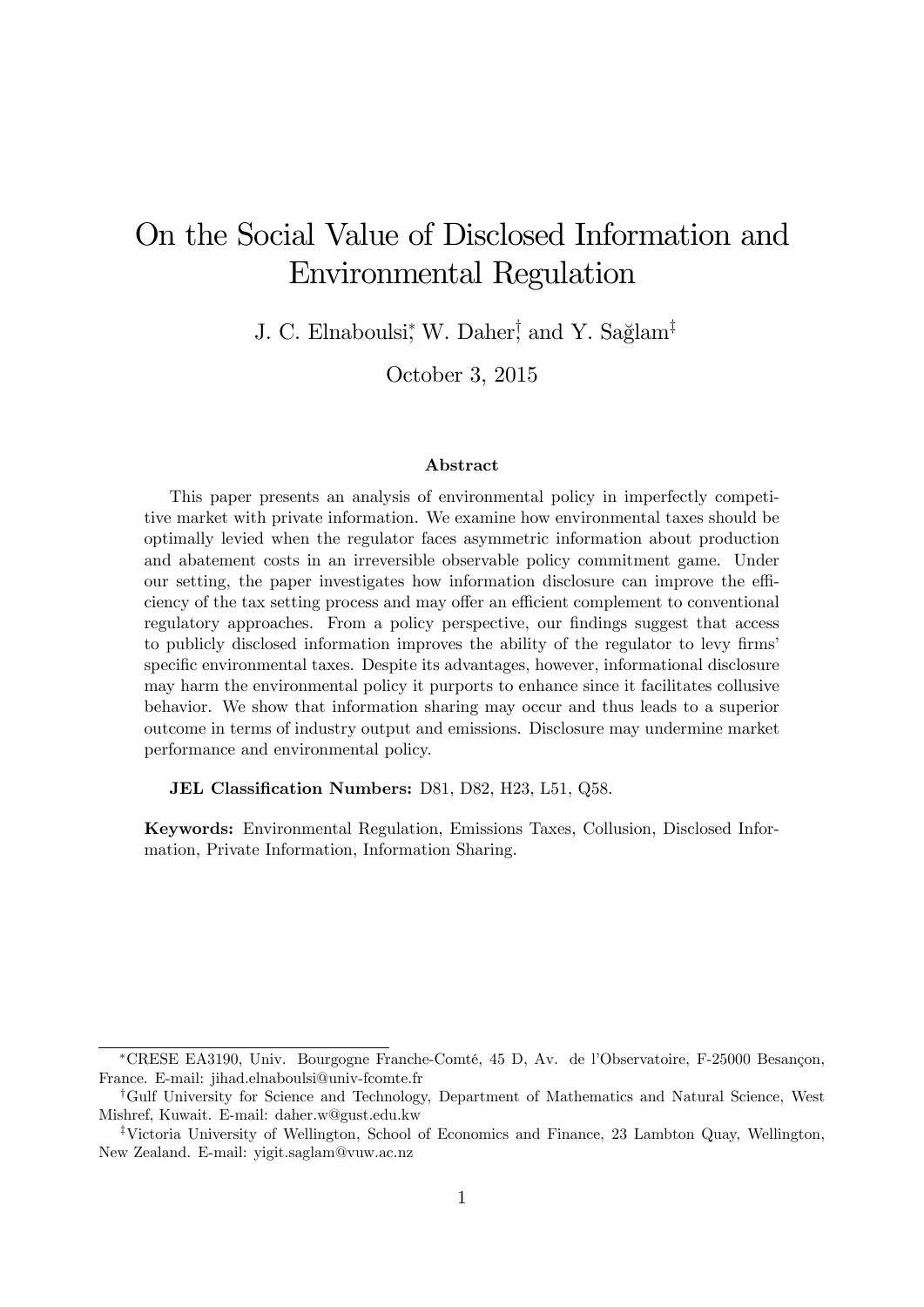### 1 Introduction

Environmental taxation is part of mainstream environmental thought and policy. Emissions taxes are the most widely used and historically experienced market-based instruments in addressing environmental policies. Their design aims to accomplish deep and structural changes in the economic and ecological behavior of individuals, households, and firms by adjusting price signals in an environmentally positive manner. Environmental taxes have many advantages when compared to other instruments and policies. Their role is not limited to correcting the externality. They allow least-cost abatement, raise governmental revenues<sup>1</sup>, provide incentives to polluters to internalize the negative external effects of their activities. Public authorities may also use environmental taxes in order to finance public goods. For instance, many OECD countries impose emissions taxes on several industries to fund the cleanup of highly polluted old activities such as inactive hazards and to partially subsidize social programs<sup>2</sup> or the development of renewable energies. In addition, recycling revenues from environmental taxes may lead to a double dividend, according to Goulder's definition (Goulder (1995)), by improving the environmental quality and achieving a less distortionary tax system. Furthermore, recycling environmental taxes may find positive impacts on fiscal re-balancing in many countries: in the current economic circumstances, these taxes can be a significant source of fiscal revenue and thus can contribute to reduce major fiscal deficits in many European countries<sup>3</sup>.

More recently, the idea of an internationally harmonized Carbon tax commands some intellectual respect to reduce the global effects of greenhouse gas emissions and meet a certain target level of Climate change. It is true today that we do not know yet the type of regulatory institutions, including policy instruments and participants, that will succeed the post-2012 Kyoto Protocol in the multinational efforts to stabilize Carbon emissions and concentrations in the atmosphere in order to slow global warming. Therefore, the plausible architecture may include an industry-specific Global Carbon Tax. According to Nordhaus (Nordhaus (2007, 2015)), an internationally harmonized but nationally retained Carbon tax may be proposed as an instrument to achieve some strategic aspects of international environmental agreements including those focused on Climate change. Furthermore, recycling revenues from Carbon

<sup>1</sup>According to EUROSTAT (Environmental Statistics and Accounts in Europe 332, 2010), environmentally related taxes range from a few percent and up to 12 percent of total taxes and social contributions in European countries. For instance, many EU Member States have used different energy taxes on the road transport sector, mainly for revenue-raising purposes.

<sup>&</sup>lt;sup>2</sup>In the United States, a regulatory fee on lead paint manufacturers imposed by the State of California was used in part to fund government programs that addressed the health risks of children exposed to such emissions.

<sup>&</sup>lt;sup>3</sup>As noted by the OECD (2012), environmental taxation provides potentially a win-win option by protecting the environment and reducing greenhhouse gases, and addressing fiscal consolidation.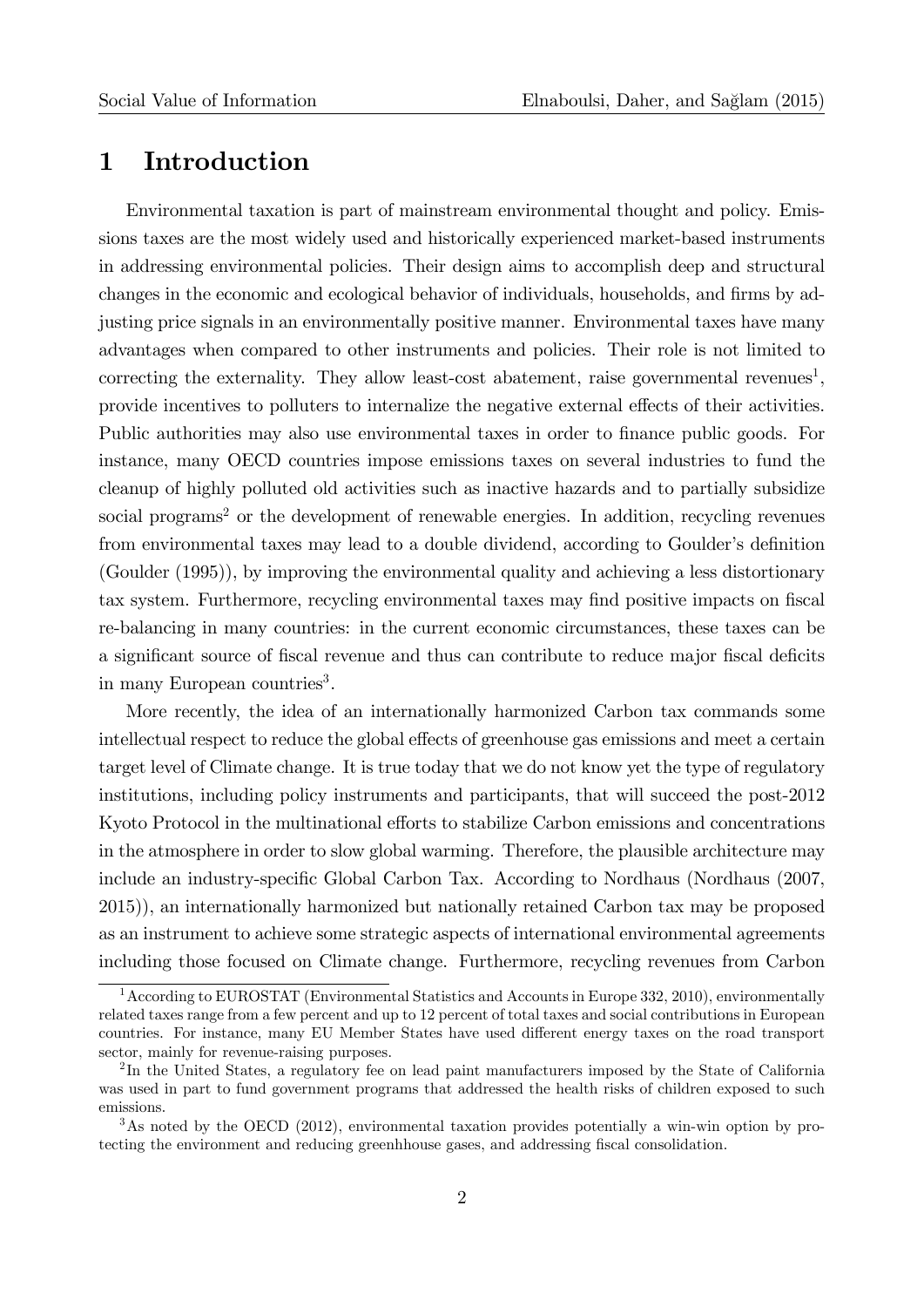tax may reduce distortive taxes, e.g. taxes on labor or capital  $(IIO (2009))$ <sup>4</sup>. Finally, such Carbon tax is more easily administrated and more transparent then a cap-and-trade system (Weitzman (2014)).

As market-based instruments, emissions taxes are today much better understood and are widely accepted by both the public and policy makers. The structure and the efficiency properties of pollution taxes have been analyzed under different market structures (Katsoulacos and Xepapadeas (1995); Requate (2005)). Since Weitzman's seminal work "Prices vs. Quantities" (Weitzman (1978, 1974)), there has been a growing interest in the analysis of environmental taxes under informational uncertainties (Lee (1999); Stavins (1996); Ulph (1996)). Under asymmetric information, for many real world externalities, emissions taxes set at the level that appears to be optimal ex ante fail to attain the optimal solution (Shrestha (2001)). Thus, the proper design of environmental taxes largely depends on the regulatory context and other informational distortions (Antelo and Loureiro (2009); Carlsson (2000); Chavez and Stranlund (2009); Hoel and Karp (2001); Long and Soubeyran (2005); Malueg and Yates (2009); McKitrick (1999)). In order to provide recommendations with respect to environmental policy, it is important to understand and acknowledge the potential impacts and limitations of such taxes in very heterogeneous informational environments. Research continues to refine our understanding of emissions taxes and their performance, implementation and relative role under different informational uncertainties.

In this paper, we highlight a way in which the design and implementation of environmental regulation can be improved by focusing on the potential for effective emissions taxes through disclosure. In our setting, publicly disclosed information is intended to enhance environmental efficiency by addressing problems of information asymmetry: in general information is misleading, or is simply difficult to obtain or to evaluate, or cannot be used because of behavioral bias. Thus, disclosure can be used to influence the flow of information in a specific market, which will reduce risks and costs to the regulator in decision-making, monitoring and enforcement<sup>5</sup>. Despite its advantages, however, informational disclosure may harm the environmental policy it purports to enhance since it gives incentives to players to collude. Questions examined in this paper include: Under what conditions publicly disclosed information enhances the environmental tax setting process? Does it induce changes in the behavior of players in the marketplace and lead to a reduction in emissions? Our aim is also to understand the motivation and possible barriers to share information between firms

<sup>&</sup>lt;sup>4</sup>The International Labour Organization reports that a global price on  $CO<sub>2</sub>$  would rise global employment by cutting labour taxes.

<sup>&</sup>lt;sup>5</sup>Information disclosure may also offer an efficient complement to conventional regulatory approaches in improving the efficiency of the tax setting process, e.g. reducing information asymmetries and improving transparency.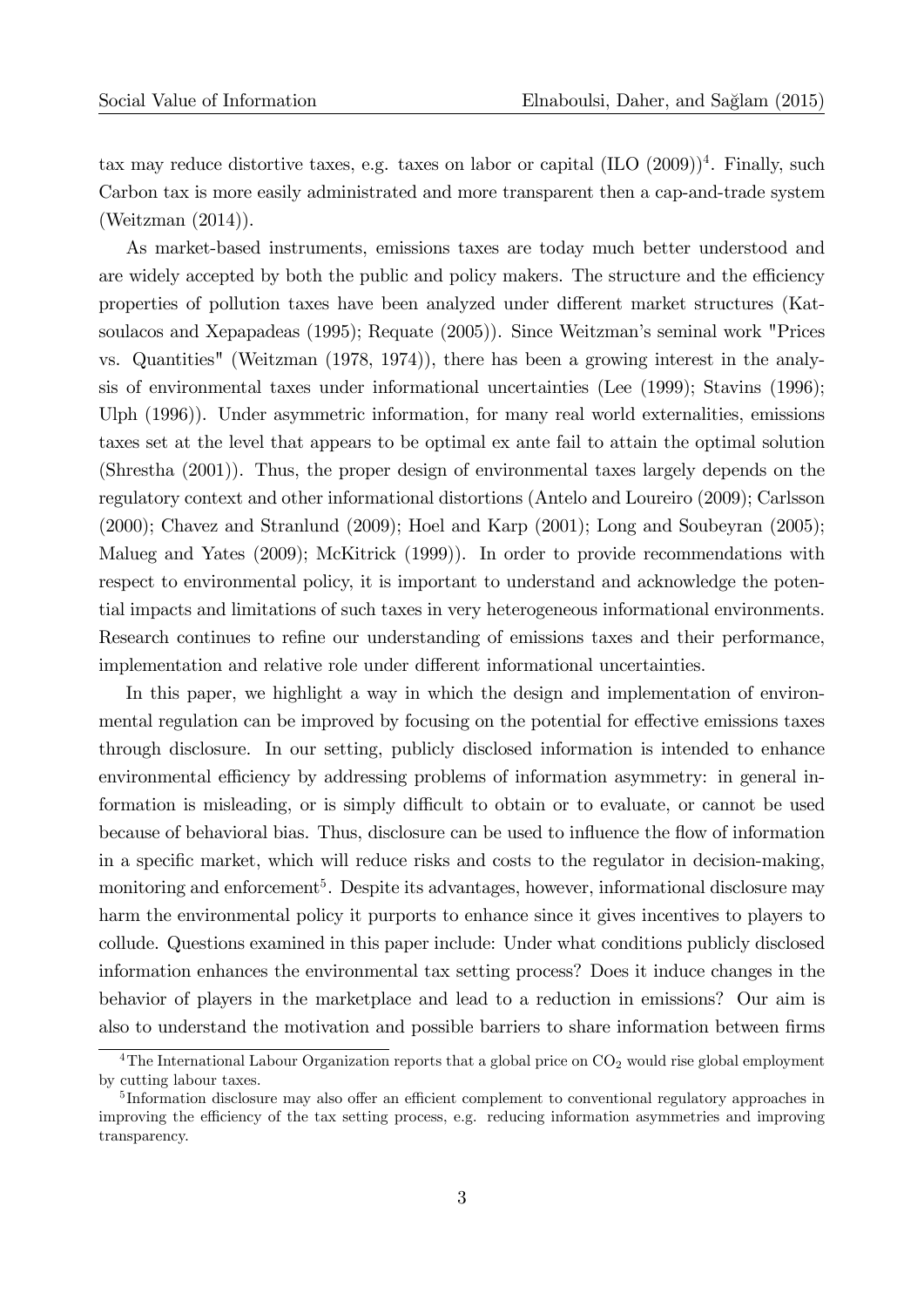which is important for designing effective environmental policy. In other words, is there any incentive for a firm to share information and coordinate its actions with others' actions?

To this end, since public authorities often lack information they need for efficient regulation of the commons, we consider a tractable model in which a regulatory agency seeks to control emissions from players producing homogenous commodity under costs uncertainties. A Stackelberg-Cournot setting is developed: the regulator who usually possesses sovereign authority, occupies the position of the leader and commits ex ante to a decision and announces it to the followers. This implies that the regulatory decision once made remains in force for an extended period of time while rivals respond in the marketplace. Then, the model analyzes the situation where the regulator designs environmental taxes based on the presence of publicly disclosed information and private signals, avoiding the need to specify the nature of the probability distributions of costs uncertainties<sup>6</sup>. We show that access to more detailed information improves the ability of the regulator to set efficiently emissions taxes. Therefore, requiring agents to reveal some information may lead to behavior intended to conceal or distort this information. Thus, it is important to analyze the impact of policy commitment on information transmission by allowing firms to share information. In other words, we examine whether environmental regulation could reverse some well-known results about the effects of information sharing. We show that, by facilitating collusion, making information publicly available can undermine market performance and environmental policy.

Public authorities often lack of the information they need in setting environmental policy. They can neither foresee nor control the uncertainties at the time they design environmental policy. Under costs uncertainties, policy design requires a complete information about the probability distributions of the uncertainties which is rarely available to the social planner a priori.<sup>7</sup> Even in the absence of such information, the regulator can make some assumptions about the probability distributions and try to design a better emissions tax. However, if such ex ante assumptions turn out to be wrong, the designed policy may turn out to be even worse than the one that completely ignores the presence of costs uncertainties.

Furthermore, at the time when policy decisions are made, it is uncertain which state of the world will emerge. Hence, environmental policy cannot be revised and subsequently

 $6\text{The information structure adopted in this paper is different from that adopted in the respective literature,}$ especially the mechanism design literature which provides approaches to elicit the private information of firms. These usually induce higher administrative costs than those of the conventional instruments such as emissions taxes. To our knowledge the revelation approach has not had a great influence on environmental policy debates and has not been employed in real pollution control situation.

<sup>7</sup>For example, Karp and Yohe (1979) and Weitzman (1978) presented an optimal environmental instrument in a situation where the social planner can correctly characterize the probability of the uncertainties a priori. Both papers considered the second order Taylor approximation of costs and make some regulatory assumptions about the probability distributions of the uncertainties (Shrestha (2001)).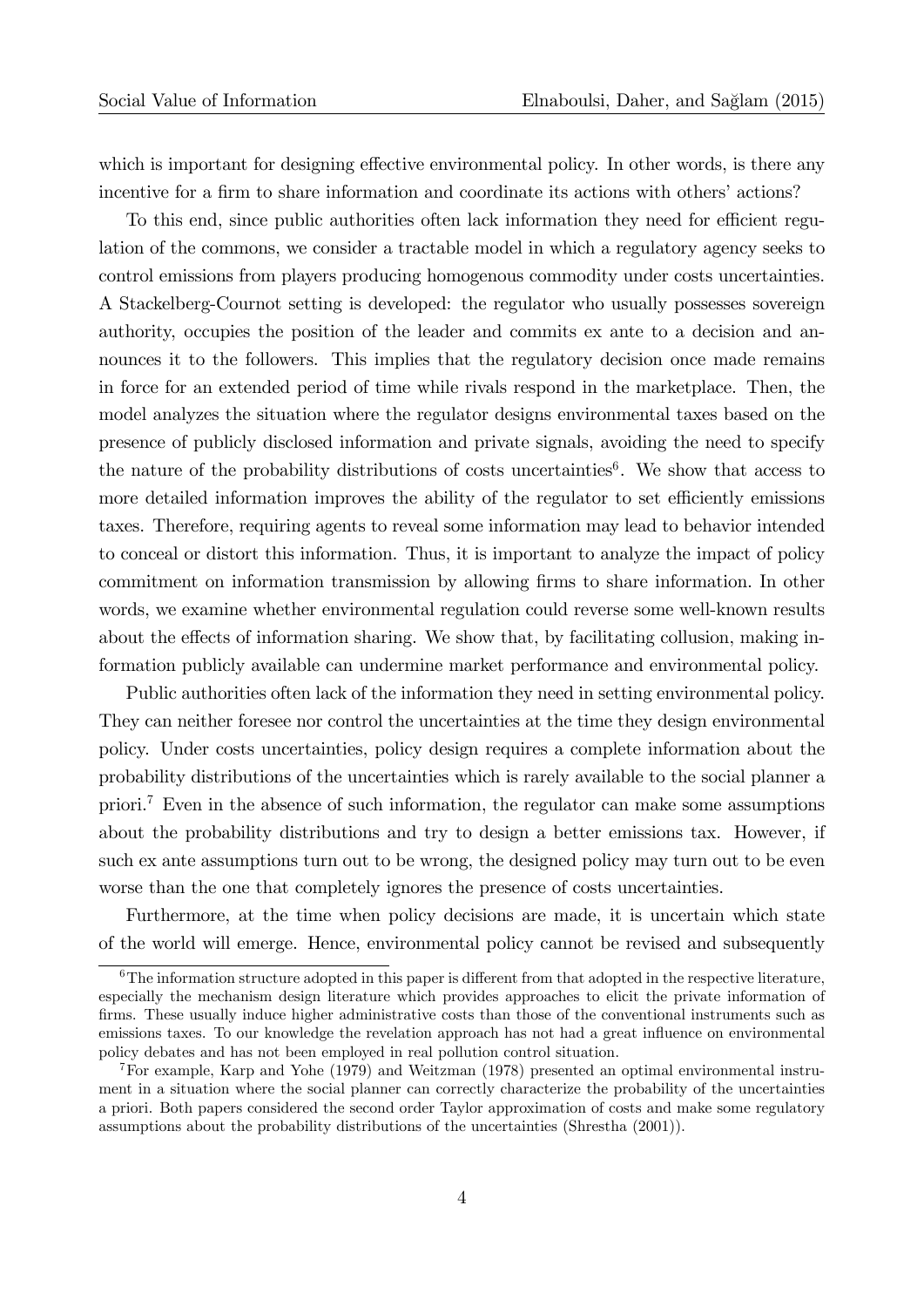be adjusted in the light of actual circumstances. If it is possible to periodically adjust the levels of regulatory variables in response to the realized and observed levels of costs at each period, then the regulator may approximate the optimal solution. Unfortunately, in many environmental problems and in most policy contexts, adjustments request long administrative and legal procedures, i.e., the regulator cannot change its policy decision periodically but must enforce it for a fixed period of time. Thus, in order to accomplish their mission in protecting the environment, policy makers may welcome any available information, even though it is incomplete, which helps them to overcome the burden of uncertainty about the state of the world and the likely actions of polluters. Such valuable information could come from mandatory reporting or simply from empirical studies of how observables like production and pollution control technologies and input and output levels determine firms' abatement costs. For example, suppose in a particular emission control setting that the regulator has some information about how production and abatement costs vary with input and output levels. If fuel is substituted by other green inputs and the regulator knows something about how green inputs affect abatement costs, then this information can be optimally used in setting differentiated green taxes as policy instruments for environmental protection.

Today, reporting and information disclosure by public agencies, World Environmental Organizations, NGOs or watchdog groups may be an interesting complement for traditional forms of regulation in protecting the environment and may have a significant effect on the environmental performance of firms and future compliance and emissions. In addition, disclosure programs may cost the government far less than drafting and implementing industryspecific complex regulations, and allow regulators to spend their time where it will have the most bang for its buck. For instance, the US Toxic Release Inventory (TRI) Programs require certain industries to annually report their toxic emissions. Between 1988 and 1999, these programs led to a significant voluntary decrease in the total amount of TRI chemicals released in the United States, beyond any mandated levels or legal requirement. Similar programs have been instituted in other countries and contexts, including the Canadian National Pollutant Release Inventory or the European Pollutant Emission Register. More recently, in response to public concerns about the known and unknown risks of drilling and slick-water fracturing<sup>8</sup>, the US environmental laws<sup>9</sup> require information disclosure of the chemicals associated with such activities. Therefore, the more meaningful efforts toward disclosing chemicals

<sup>&</sup>lt;sup>8</sup>A now-common technique that consists of injecting water and chemicals down wells at high pressure.

<sup>9</sup>For example, the Occupational Safety and Health Act and Emergency Planning and Community Rightto-know Act require operators in the United States to keep material safety data sheets for chemicals on their sites.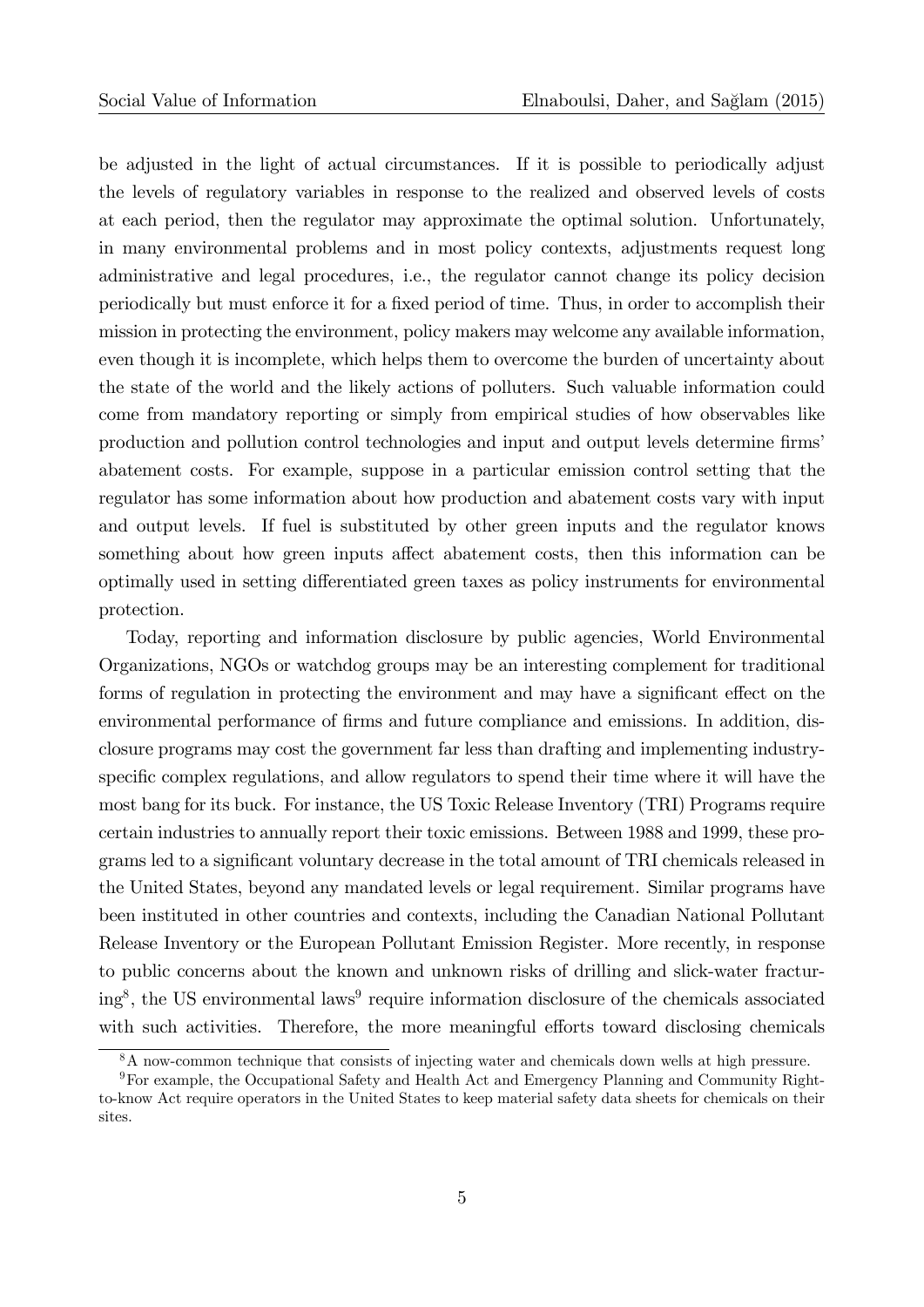have occurred at the State and industry levels. A growing number of states<sup>10</sup> have required post-fracturing disclosure of the identity of chemicals used at well sites, a description of the quantity of each chemical used, and, often, a description of the quantity of water used. The knowledge of chemical-based inputs in the US fracturing industry may be considered as an important component of addressing environmental regulation. Thus, disclosed information might be used strategically as an efficient complement to existing regulatory requirement and induces the regulator to set non-uniform taxes across firms.

Our setting may characterize many types of oligopolistic markets where policy changes require long administrative and legal procedures. This is true under complex international negotiations which cannot be readily changed in response to players' actions. This policy setting is also relevant in industries where players generate a negative externality for an extensive region or country and where the regulator as well as competitors accumulate some accurate information about operating and production costs of complying with the environmental regulation since polluters interact recurrently with the regulator in order to fulfill the requirements imposed by environmental policy. This is obviously the case of energy companies using fossil fuels and the chemicals industry. Thus, one possible practical interpretation of our model is that it represents the type of policy decision that has to be made about pollution in the utility industries. Such policy instrument could be potentially adjusted to deal with greenhouse gases in the U.S. energy sector, where electricity is produced by firms engaged in a competition à la Cournot  $(SO_2/CO_2)$  emissions market). It also can be adjusted to deal with chemicals in the fracturing industry. The model may also be applied to the European wholesale energy market where the European Commission is requesting market participants to report part of the private information on their activities publicly available. The data relating to generation units, transportation and consumption of electricity which need to be made available to market participants are very detailed<sup>11</sup>.

Before turning to the analysis of environmental policy, a few words regarding our model setup and linearity assumptions are needed. First, the model is flexible, relevant in the management of the commons, and admits several interpretations in terms of firms competing in a homogeneous product market such as wholesale electricity. The model is also relevant in the management of the commons, e.g. the fishery industry. Second, the paper follows the tradition of the literature on environmental taxation and considers linear-Bayesian

<sup>&</sup>lt;sup>10</sup>From 2010 through 2012, Arkansas, Colorado, Louisiana, Michigan, Mississippi, Montana, New Mexico, New York, North Dakota, Ohio, Oklahoma, Pennsylvania, Texas, West Virginia, and Wyoming all updated, released, or proposed new statutes, agency directives, or regulations to require basic chemical disclosure.

<sup>&</sup>lt;sup>11</sup>See EU regulation No 1227/2011 of the European Parliament and the Council of 25 October 2011 on wholesale energy market integrity and transparency, Official Journal of the European Union, L 361, 8, December 2011. See also Commission Regulation (EU) No 543/2013 of 14 June 2013 on submission and publication of data in electricity markets.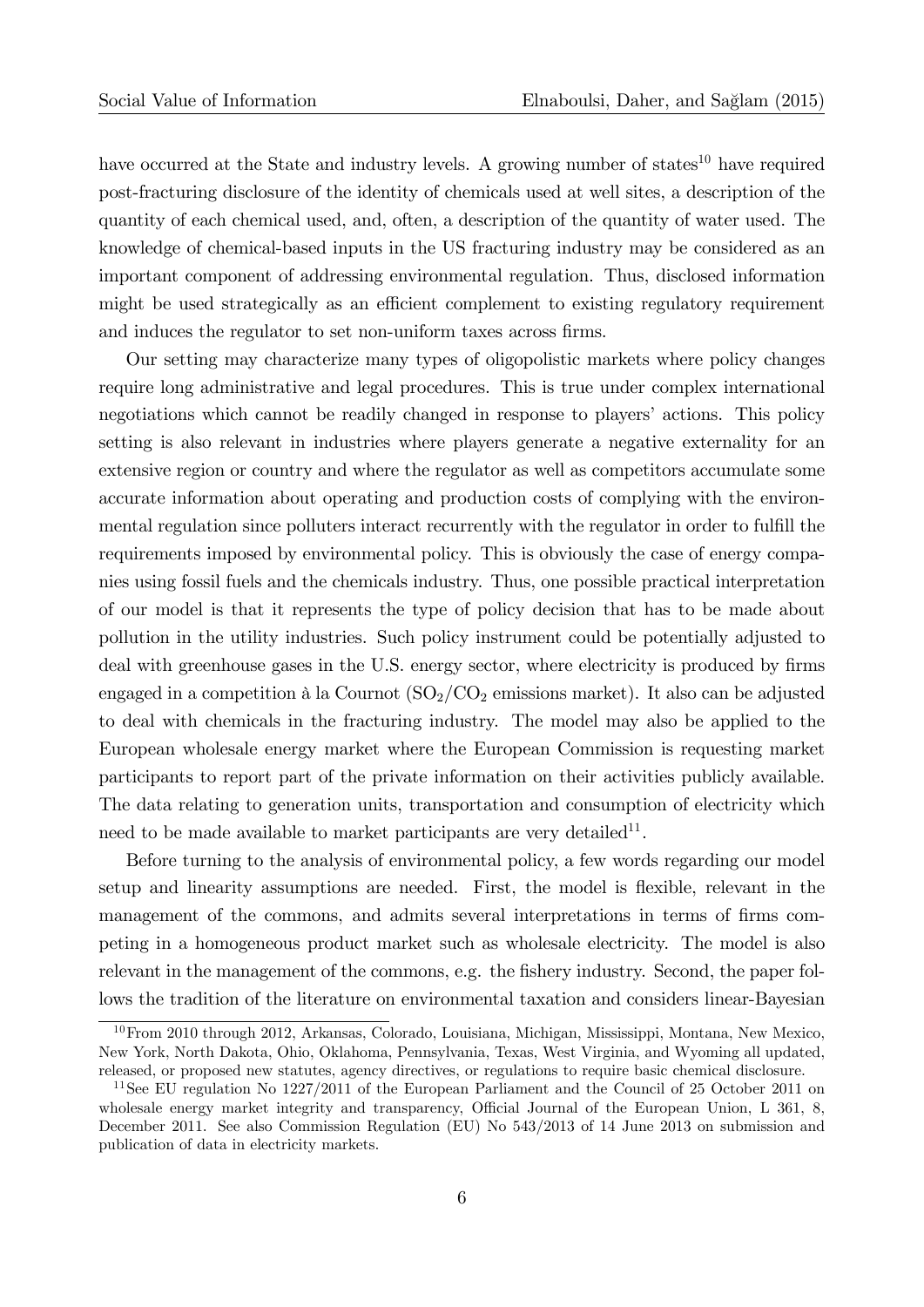equilibrium. Our modeling setup assumes linear-quadratic payoffs coupled with an affine information structure which admits two components, common and private values, that yields a unique linear Bayesian equilibrium of the game. The first component represents publicly disclosed information and the second component is private information which obeys a linear conditional expectation property. Third, linear equilibrium is tractable, particularly in the presence of noisy private information, and has proved to be very useful as a basis for empirical analysis. Fourth, our model covers the case in which Örms in the marketplace cannot exclude the possibility of collusion. Since information exchange and coordination within an industry is important for designing effective environmental policy, our purpose is to understand under what conditions information sharing is beneficial.

The remainder of the paper is structured as follows. In Section 2, we explore the model setup that provides the basis for environmental regulation under two informational regimes. We analyze the optimal tax rule under complete and asymmetric information settings in Section 3. Comparative statics and special cases are performed and examined in the same section. In Section 4 we analyze whether firms in the marketplace have incentive to share valuable information about their marginal costs when they are private to the firms. Conclusions are in Section 5. Technical proofs are relegated in the Appendices.

### 2 Model

The modelling framework for the analysis of environmental tax under costs' uncertainties aims to place our results in relation to the respective literature. Specifically, this requires a presumption of linear marginal costs as well as linear demand function, which demands caution in the interpretation of our findings. Therefore, the results can be a quite good approximation for more general functions, provided that the feasible value range of the random variable is sufficiently small (Weitzman (1974)).

We consider a single polluting industry with  $I = \{1, 2\}$  non-identical firms producing a homogeneous final good and generating emissions. We might think of this commodity as the energy but other interpretations are possible. Consumers' preferences are described by a quasi-linear function:

$$
\nu(Q, Y) = \alpha Q - \left(\frac{\beta}{2}\right) Q^2 + Y; \ \alpha, \beta \ge 0,
$$

where  $Y \geq 0$  represents the aggregate amount of a numéraire commodity (residual income), is produced in an exogenous market and thus can be neglected throughout the further analysis. The consumers' utility maximization program gives rise to the following inverse demand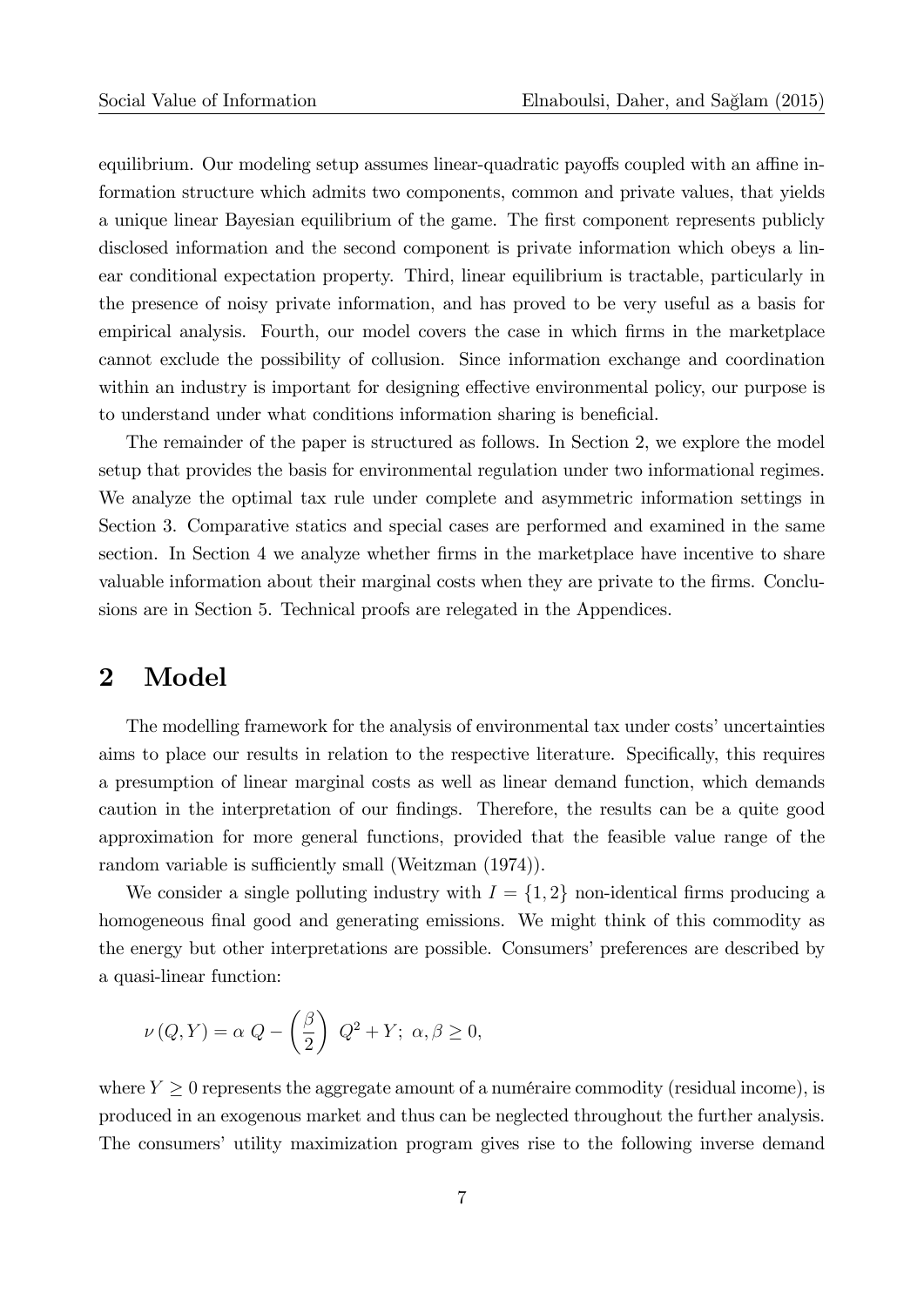function:

$$
p(Q) = \alpha - \beta Q,\tag{1}
$$

where p denotes the unit price of the good and  $Q = \sum_{i=1}^{2} q_i$  is the total output of the industry. We assume that emissions by firm  $i, e_i$ , are proportional to firm output  $q_i$ :

$$
e_i = \phi \ q_i; \ \forall i \in I, \ 0 < \phi < 1. \tag{2}
$$

Emissions depend on the technology of production used by each firm and can be reduced through the choice of an abatement technology, and also by varying the level of output produced. For instance, a power utility which adopts an environmental friendly abatement technology (renewable energy or Carbon capture and storage) will face an increase in the subsequent cost of producing each unit of output and might be able to reduce emissions more effectively than a dirty power station that has selected initially a relatively cheap technology involving low operating and production unit costs (coal). For instance, in the electricity sector, installation of Selective Catalytic Reduction, which incurs high costs, reduces greenhouse gases  $(NO_x)$  by up to 99%. In contrast, Selective Non-Catalytic Reduction has lower costs but only reduces  $NO_x$  emissions up to 35%. Thus, the initial abatement technology decision, made before future regulation, will have implications for the costs of reducing emissions during future operations.

We consider a tax per unit emissions: firm i must pay  $\tau_i$  for each unit of emissions. This tax rate must be set optimally by the regulator. The environmental damage in each period, generated by the production activity is given by the following quadratic convex function:

$$
D = \frac{1}{2} \delta \mathcal{E}^2; \ \delta > 0 \tag{3}
$$

where  $\mathcal{E} = \sum_{i \in I} e_i$  represents the aggregate level of emissions or total pollution level. A marginal increase in output, entails a positive and increasing environmental damage (i.e. pollution is convex in output). The positive parameter  $\delta$  is an exogenous variable that captures the regulator's valuation of the environment.<sup>12</sup> This type of damage function is commonly used in the literature and assumes that this damage is exogenous for consumers: they do not take into account the effect of their consumption decisions on the environment.

<sup>&</sup>lt;sup>12</sup>The parameter  $\delta$  can also represent the steepness of marginal damages or equivalently the degree of convexity of the damage function.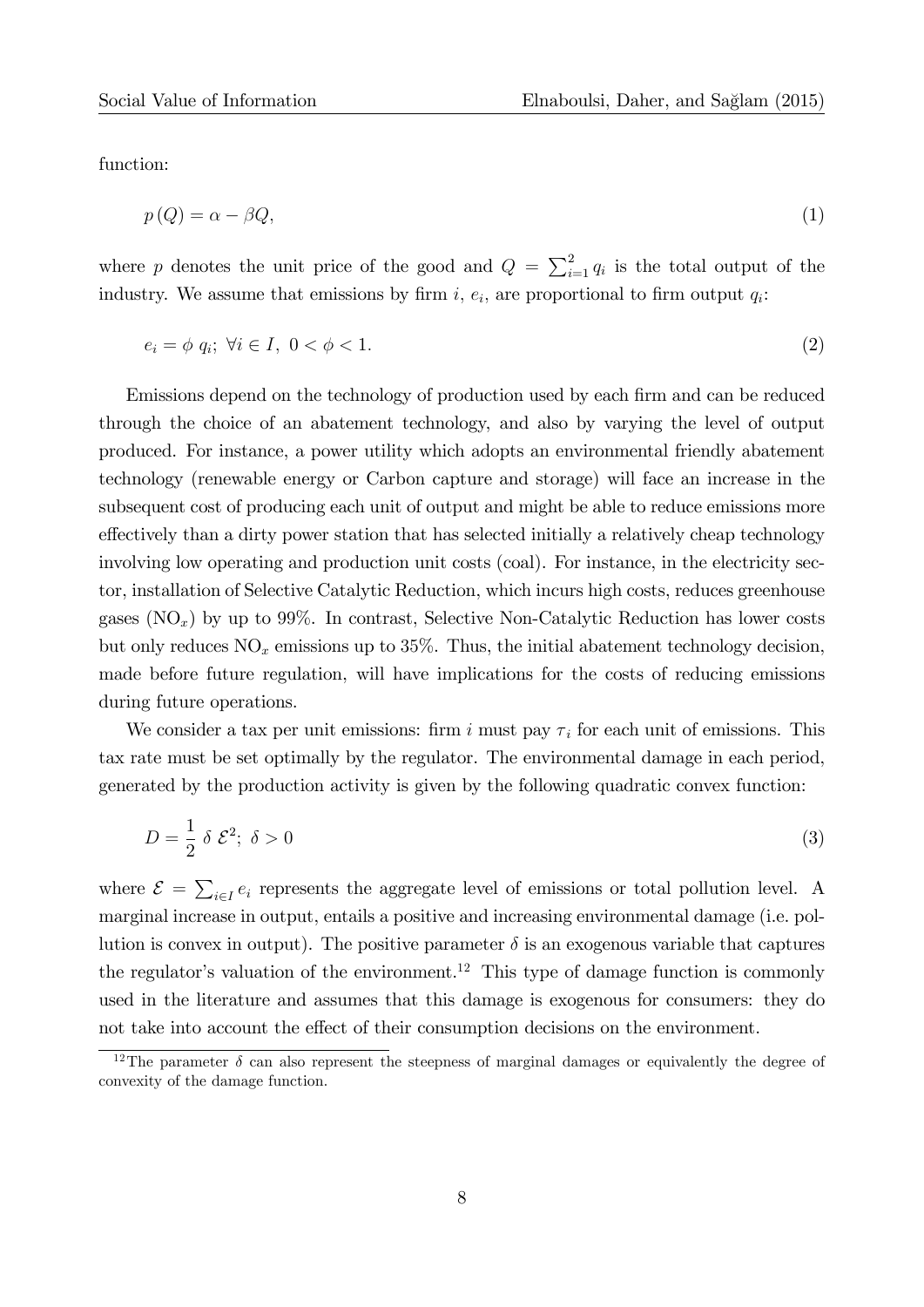#### 2.1 Information Structure

Following the pertinent literature, we introduce incomplete information by assuming that agents observe noisy private and public signals about marginal costs. We assume that the technology used by each firm is stochastic but it exhibits constant returns to scale<sup>13</sup>, namely for a given state of the nature the marginal production and abatement cost is constant and is equal to  $\tilde{x}_i$ . Before choosing its strategy, each firm observes the following random variable<sup>14</sup>:

$$
\widetilde{x}_i = \widetilde{u}_i + \widetilde{c}_i. \tag{4}
$$

The first component,  $\tilde{u}_i$ , is related to the publicly disclosed information and is observed by all players, the regulator as well as both firms. We suppose that all  $\tilde{u}_{i,i\in I}$  are independent and identically distributed with mean  $\mu_{u_i}$  and variance  $\sigma_{u_i}^2$ . The second component,  $\tilde{c}_i$ , is the private information of firm i and is not observable by the others. This is the sense in which the signals are private. Prior to producing, each firm receives a noisy estimate of its uncertain private marginal cost given by:

$$
\widetilde{c}_i = \widetilde{s} + \widetilde{\varepsilon}_i \tag{5}
$$

The first term on the right-hand side  $\tilde{s}$  is the common cost component that is the same for all firms and represents the industry-wide shocks that affects the firms. The second term  $\widetilde{\epsilon}_i$  is a firm-specific noise term, which can be viewed as the remaining uncertainties or random shocks that are not correlated across firms.

**Assumption 1.** Let  $\widetilde{s}$  be a positive random variable and distributed according to some prior density with mean  $\mu_c$  and finite variance  $\sigma_c^2$  (i.e.  $\tilde{s} \sim (\mu_c, \sigma_c^2)$ ). Also, let  $\tilde{\epsilon}_i$  have mean zero and variance  $\sigma_{\varepsilon}^2$ .<sup>15</sup> In addition,  $\widetilde{\varepsilon}_i$  is uncorrelated with  $\widetilde{s}$  and the noise terms of other firms  $\widetilde{\epsilon}_i, j \neq i.$ 

A Örm can make inferences about the marginal cost of its rivals based upon its private

 $13$ This assumption is routinely made in the literature on environmental taxes for the sake of simplification, but it does not restrict the generality of results.

<sup>&</sup>lt;sup>14</sup>Most models in the respective literature are based on a non-separable cost function. This way of modelling is necessarily associated with non-linear marginal costs and is thus incompatible with the framework adopted in our paper. Hence, due to the need for linear marginal costs, we consider that the firms'cost function is additively separable. This insight is helpful for analyzing the presence of public and private information in setting emission taxes. Therefore, our analysis can be extended to reflect the case of non-constant marginal costs. Note that this would not change the qualitative results of our paper.

<sup>&</sup>lt;sup>15</sup>This implies that, in setting the tax rates, the regulator cannot observe the exact marginal costs, but its expectation about the marginal costs functions turns out to be correct on the average.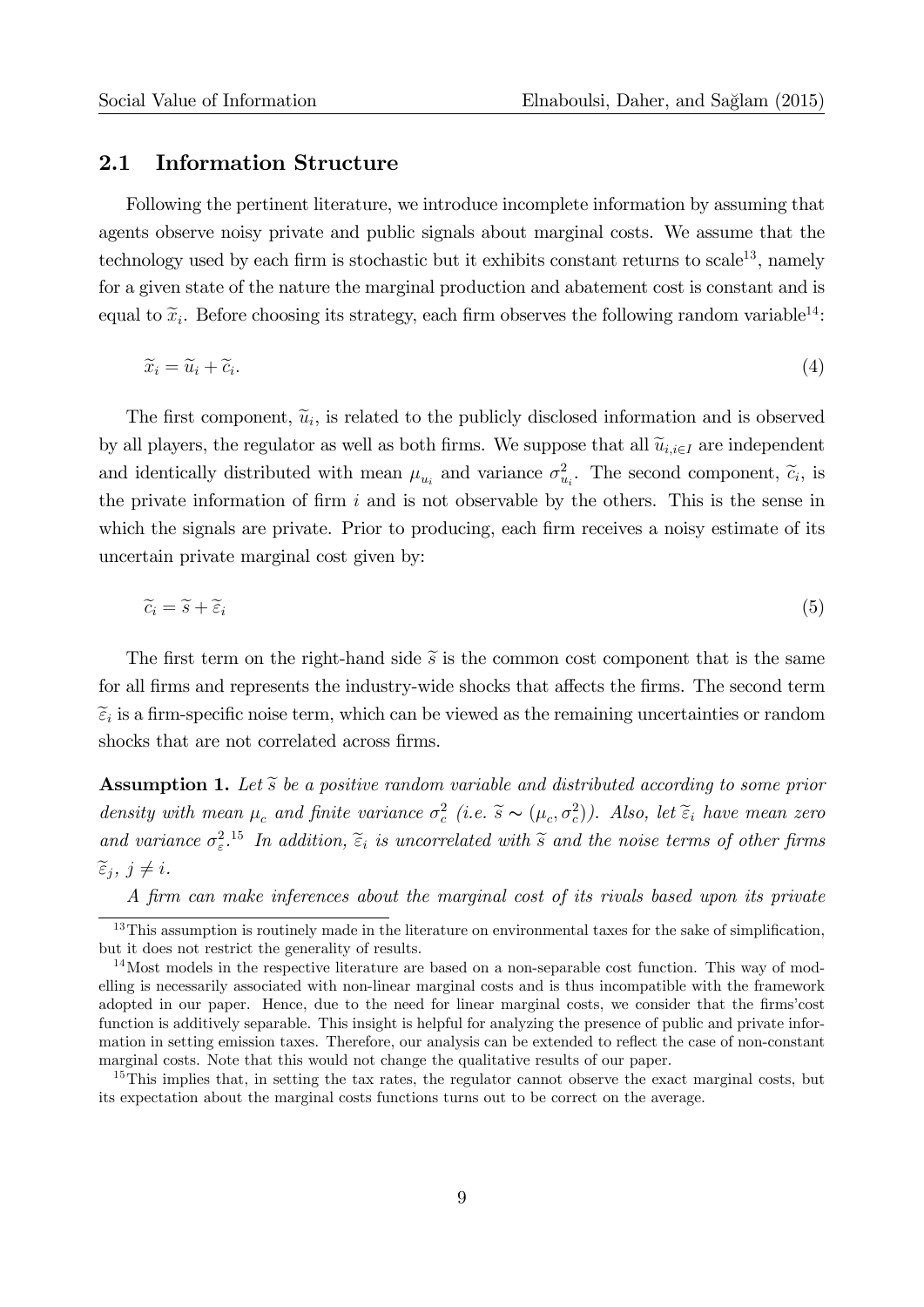information $16$ :

$$
\mathbb{E}[\tilde{c}_i|\tilde{c}_j] = \gamma \ \tilde{c}_j + \lambda, \ \gamma = \frac{\sigma_c^2}{(\sigma_c^2 + \sigma_{\varepsilon}^2)}, \ \lambda = (1 - \gamma) \mu_c; \ \forall i, j = 1, 2, \ i \neq j.
$$

This assumption states that the assumption that the signals are conditionally independent can be replaced by the assumption that for each i and j,  $i \neq j$ ,  $\mathbb{E}[\tilde{c}_i | \tilde{c}_j]$  is linear in  $\tilde{c}_j$ .

While in the related literature the signals are supposed in general to be binomial or normally distributed<sup>17</sup>, our assumption assume that the expectation of the true state conditional on the signals is linear in the signals and thus is general enough to include some interesting distributions. The linearity setting (about demand, costs and conditional expectations) is analytically convenient and conceptually satisfactory because we do not need to specify the distributions. Furthermore, we do not need to impose nonnegativity constraints on the quantities of output and prices selected by the firms.

This information structure allows us to analyze how the different components of the marginal costs contribute to the optimal environmental taxes. For example, if  $\sigma_{\varepsilon}^2$  equals zero, then both firms can perfectly observe their rival's marginal costs, as there is no private component. Similarly, if  $\sigma_{\varepsilon}^2$  and  $\sigma_{c}^2$  both equal zero, then the marginal cost for firm i equals the public component  $\tilde{u}_i + \mu_c$ , so the regulator can perfectly observe each firm's marginal cost. Finally, if  $\sigma_{u_i}^2$  equals zero, then there is no public information about the marginal costs, and the two Örms are ex-ante symmetric for the regulator. Therefore, the information available to agents can have important implications on the resulting optimal environmental taxes and market outcomes.

In the following we suppose that all players, including the regulator, are perfectly informed about the realizations of the public component. This assumption is made to simplify the analysis. Our results hold in the case where players observe imperfectly the public information.

Having described the information structure, we now explain the timing of the model:

- 1. Before agents move, nature draws randomly the public component of the marginal cost  ${\{\widetilde{u}_i\}}_{i \in I}$ . The realization of  ${\{\widetilde{u}_i\}}_{i \in I}$  is perfectly observed by all players.
- 2. The risk neutral regulator sets the environmental taxes  ${\{\tau_i\}}_{i\in I}$  optimally to maximize the expected welfare.

<sup>&</sup>lt;sup>16</sup>For more details, see Basar and Ho (1974); Ericson (1969); Gal-Or (1986); Li (1985); Shapiro (1986); Vives (2002, 2001).

<sup>&</sup>lt;sup>17</sup>The assumption of normality is very convenient analytically but has the drawback that prices and quantities may take negative values.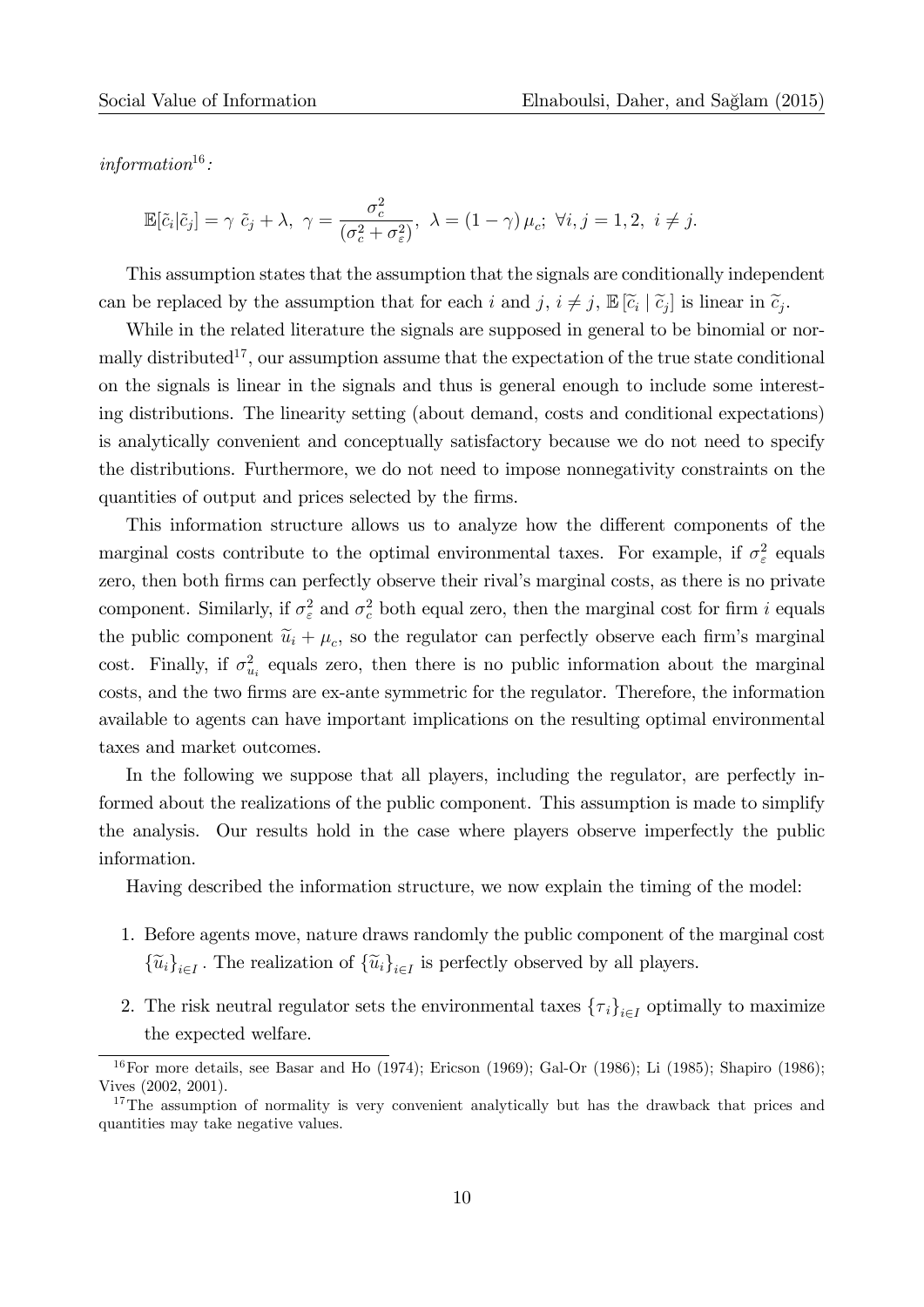- 3. The common component of the marginal cost  $\tilde{s}$  is drawn randomly and observed by both firms, but <u>not</u> by the regulator.
- 4. The private component of the marginal cost  $\{\tilde{\epsilon}_i\}_{i\in I}$  is drawn randomly and observed by the corresponding firm, but not by the regulator or the other firm.
- 5. Given the marginal costs and the environmental taxes, each risk neutral firm determines its output and emission abatement levels.

The characterization of a linear equilibrium when there is market power and private information needs some careful analysis to be able to model the capacity of a player in the marketplace to influence the optimal environmental policy. Our pollution-tax game can be described as a Stackelberg game where the regulator is the *leader* and firms are the *followers*. At an initial stage of the game, each firm makes a decision about information production and disclosure. Importantly, information production and revelation decisions are taken prior to the arrival of private information, so issues of incentives to reveal information are ignored.<sup>18</sup> The revelation may result from direct regulatory oversight, or through other mechanisms such as internal whistle-blowers, disclosures by the media or environmental watchdog groups, or simply due to random events that bring information into the public domain.

Then at a subsequent stage, having observed the public component of the marginal costs, the regulator sets  ${\{\tau_i\}}_{i\in I}$  to maximize  $\mathbb{E}(W)$ . Recall that the regulator can neither foresee nor control the uncertainties at the time it makes the regulatory decision which remains in force for an extended period of time so that there is no possibility of adjusting periodically the levels of regulatory variables in response to the observed levels of costs. Finally, given the taxes and the observed common and private values of the marginal costs, firms compete as Cournot rivals and decide their output levels to  $\max_{q_i} \mathbb{E}(\pi_i)$ , for  $i \in I$ . Each firm's production generates pollution  $e_i$ , which affects the environmental quality.

We solve this asymmetric information game by backward induction. First, we focus on the firms' profit-maximization problem. Second, having derived the equilibrium output levels and the price given the taxes, we return our attention to the regulator's welfare maximization problem and solve for the optimal Örm-speciÖc taxes per unit of emissions that maximizes the expected welfare.

<sup>&</sup>lt;sup>18</sup>In this case, there is no need to get into the details of information acquisition and how a certain rate of decrease in individual information precision is achieved. One may just starts with a given rate and explores the implication. Incorporating the details of information acquisition and the construction of the particular acquisition function, although being interesting, require substantial effort and analysis that does not add to the insights we aim to present in this paper.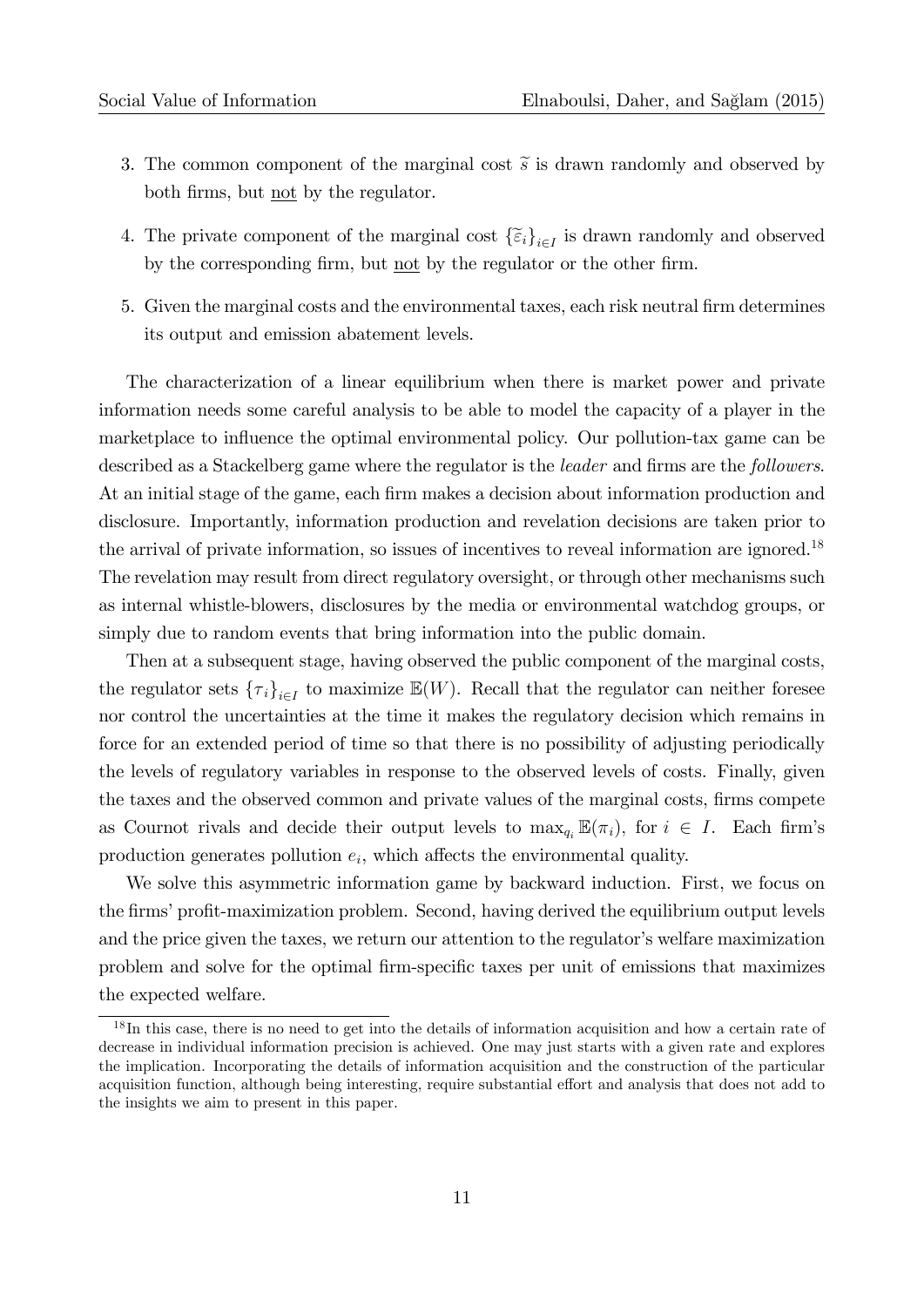#### 2.2 Firms

In this section we characterize the behavior of producers, who are subject to a tax per unit of emissions, set irrevocably by the regulator prior to the time at which Örms commit to their initial production decisions. We assume that the two Örms are risk-neutral and act as Cournot competitors in this duopoly market.<sup>19</sup> Taking the tax rates as given, each firm chooses its production level so as to maximize its expected profits conditional on its own marginal cost:

$$
\max_{\widetilde{q}_i} \mathbb{E}_{\widetilde{c}_j} \left[ (\widetilde{p} - \widetilde{u}_i - \widetilde{c}_i - \phi \tau_i) \ \widetilde{q}_i \ \middle| \ \widetilde{c}_i, \widetilde{u}_i, \widetilde{u}_j \right]; \ \forall i, j = 1, 2, i \neq j \tag{6}
$$

where the market price depends on both firms' production level (i.e.  $\tilde{p} = \alpha - \beta \, (\tilde{q}_1 + \tilde{q}_2)$ ). Note that each firm predicts the other firm's marginal conditional on its own marginal cost, so the market price also depends on the marginal costs. Since we consider a linear demand and constant marginal costs, we restrict our search to a linear equilibrium. Furthermore, under our assumptions, the model satisfies the linear conditional expectation property. In other words, the affine information structure of the model ensures that conditional expectations are linear. Thus, the equilibrium strategies are affine in the observed signals.

Given the profit maximization problem in  $(6)$ , we can solve for the linear equilibrium in the usual way by identifying coefficients with the candidate linear strategy:

$$
\widetilde{q}_i = \theta_{i1} + \theta_{i2} \ \widetilde{c}_i + \theta_{i3} \ \widetilde{u}_i + \theta_{i4} \ \widetilde{u}_j; \ \forall i, j \in I, \ i \neq j \tag{7}
$$

$$
\theta_{i1} = \rho_{i0} + \rho_{i1} \tau_i + \rho_{i2} \tau_j. \tag{8}
$$

#### 2.3 Regulator

Given the information structure and firms' optimal behavior, the regulator sets an environmental tax based on emissions. To do so optimally, the regulator maximizes the expected social welfare function which includes the expected consumer surplus,  $\mathbb{E}(CS)$ , the firms' expected profits,  $\sum_{i\in I} \mathbb{E}(\pi_i)$ , and the government total expected revenue generated by pollution taxes,  $\mathbb{E}(R)$ , minus the expected value of environmental damage due to firms' production

<sup>&</sup>lt;sup>19</sup>Market entry is not allowed in this setup. The regulator can be politically held responsible for forcing firms out of the market or into bankruptcy. Furthermore, it may even be optimal for the regulator not to induce bankruptcy, as bankruptcy will result in a lower total contribution by firms toward remediation costs, leaving the regulator a larger "orphan share" of the costs to fund itself.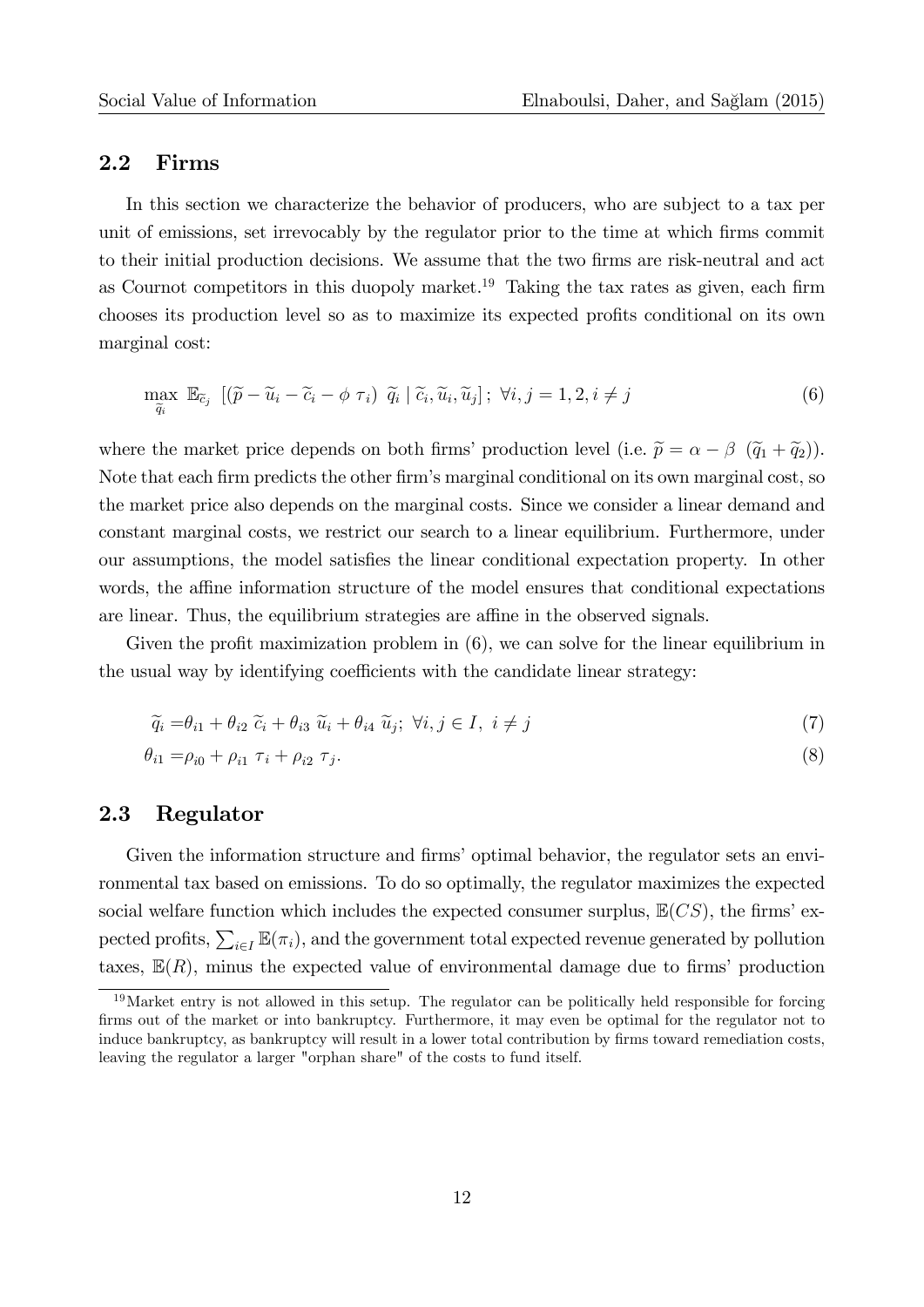process,  $\mathbb{E}(D)$ :

$$
\mathbb{E}(W) = \mathbb{E}(CS - D) + \sum_{i=1}^{2} \mathbb{E}(\pi_i) + \ell \mathbb{E}(R)
$$
\n(9)

where  $\ell$  is a positive parameter which represents the relative importance of the indirect social benefit of environmental taxation, commonly called the "second dividend" that is used to diminish the tax burden that weights on the rest of society.

Before we proceed, we have to make the following assumption about the parameter  $\ell$ :

**Assumption 2.** We assume that the parameter  $\ell' = (\ell - 1)$  is strictly positive where  $\ell$ represents the weight on the revenue from emissions taxes.

Assumption 2 ensures that the regulator's objective function is concave, so the optimal tax rates can be analytically derived by taking the first-order conditions of the objective function. Furthermore, it leads to positive quantities for both firms in equilibrium, and implies that both firms pay a non-negative emissions tax.<sup>20</sup>

### 3 Analysis

#### 3.1 The Full Information Case

It is useful to consider first the complete information benchmark. Thus, in this section we assume that all the uncertainty due to private or public information are perfectly observable to all players in the game (i.e., firms and the regulator). The equilibrium with full information can then give us a comparison regarding how uncertainty affects the equilibrium output and price. The full information equilibrium is characterized as follows.

**Proposition 1.** With full information, the regulator sets the following optimal taxes:

$$
\tau_i^F = \frac{\alpha (2\omega + \ell' - 1)}{2\phi (\ell' + \omega)} - \frac{\omega (\ell' + 1) (x_i + x_j)}{4\phi \ell' (\ell' + \omega)} + \frac{x_i (1 - \ell')}{2\phi \ell'}; \ \forall i, j = 1, 2, \ i \neq j,
$$
\n
$$
(10)
$$

where  $\omega = \left(\frac{\beta + \delta\phi^2}{3\beta}\right)$  $3\beta$ .

 $20 \ell$  can also be seen as the marginal cost of public funds. Different empirical research studies (see Long and Soubeyran (2005)) found that  $1 < \ell < 2$ . In what follows, we restrict our analysis to this empirically relevant range which means that  $0 < l' < 1$ .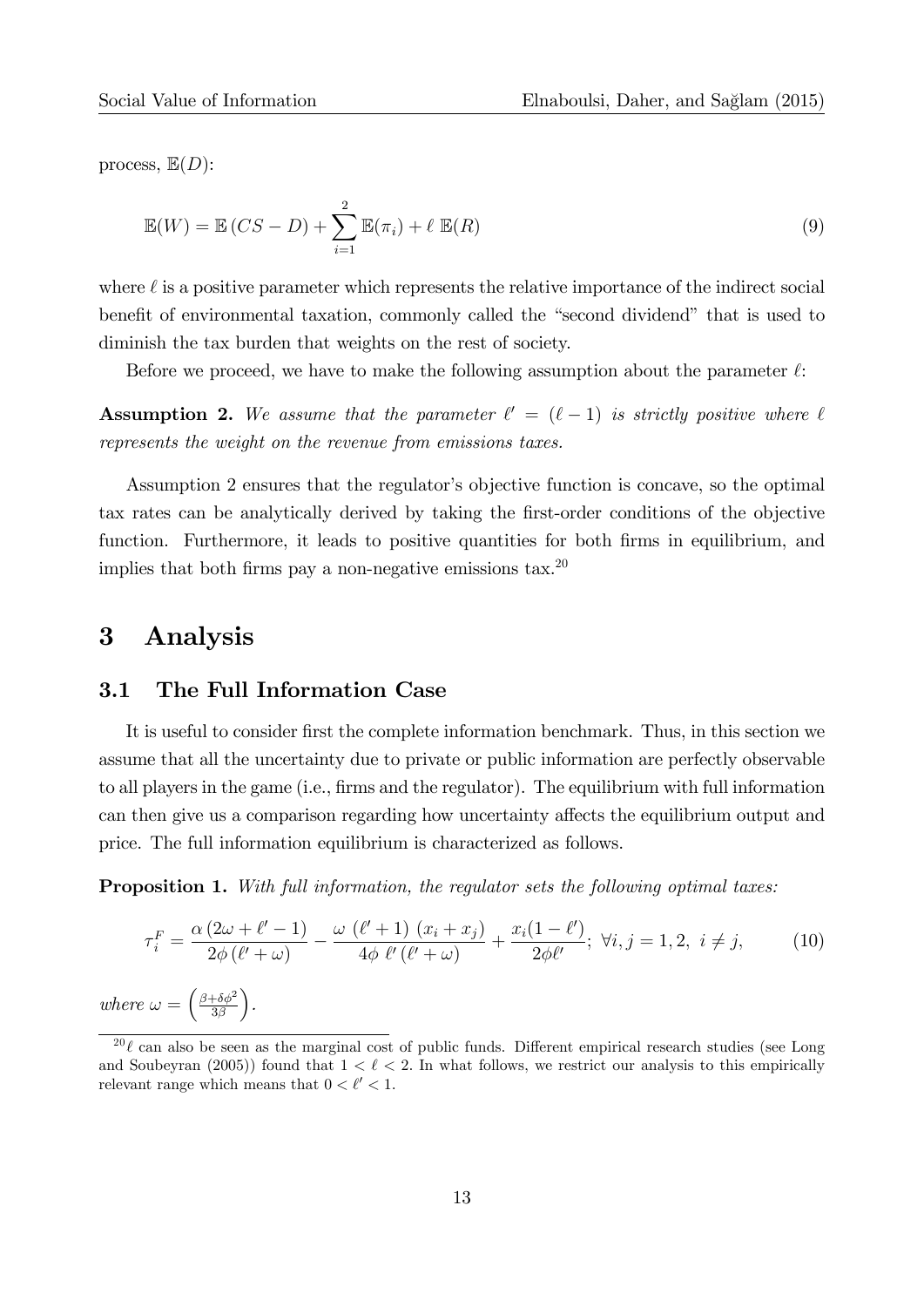Given the optimal taxes in  $(10)$ , the equilibrium output and price are as follows:

$$
Q^{F} = \frac{(\ell' + 1) (2\alpha - (x_1 + x_2))}{6\beta (\ell' + \omega)}
$$
\n(11)

$$
p^{F} = \frac{2\alpha (2\ell' + \omega + 1) + (\ell' + 1) (x_1 + x_2)}{6 (\ell' + \omega)}
$$
\n(12)

Proof. See Appendix A.

Note that in equilibrium, environmental taxes and the resulting output levels and price are positive as long as the choke price  $\alpha$  is high enough. Additionally, we can verify that, as  $\ell'$  tends towards one,  $\forall i, j = 1, 2, i \neq j$ ,  $\tau_i^F = \tau_j^F$ . In this case, the regulator sets the same tax rate for both firms.

#### 3.2 The Asymmetric Information Case

Similar to the full information case, we first analyze each firm's profit maximization problem, which is the second stage of the game. Given the public disclosed information and their own private costs, firm  $i$  maximizes its own expected profits as a function of the tax rates, set by the regulator. Note that the expectation operator in the firm's problem is defined over the other firm's private marginal costs. Under our setting, firms use strategies that are affine in their signals, then verify these strategies to form an equilibrium.

Each firm maximizes its expected profits. We show in Lemma 1 that the equilibrium output for both Örms are linear in the marginal cost components and the tax rates.

**Lemma 1.** Under asymmetric information, the parameter vector  $\theta$  can be calculated as follows:

$$
\theta_{i1} = \underbrace{\frac{\alpha(2+\gamma)+\lambda}{3\beta(2+\gamma)}}_{\rho_{i0}} + \underbrace{\frac{-2\phi}{3\beta}}_{\rho_{i1}} \tau_i + \underbrace{\frac{\phi}{3\beta}}_{\rho_{i2}} \tau_j; \ \forall i, j = 1, 2, i \neq j \tag{13}
$$

$$
\theta_{12} = \theta_{22} = -\frac{1}{\beta (2 + \gamma)}
$$
(14)

$$
\theta_{13} = \theta_{23} = -\frac{2}{3\beta} \tag{15}
$$

$$
\theta_{14} = \theta_{24} = \frac{1}{3\beta}.\tag{16}
$$

Proof. See Appendix B.

This Lemma has a simple interpretation. It establishes that there exists a unique linear solution to the optimization problem in the asymmetric information case. In fact, because

 $\Box$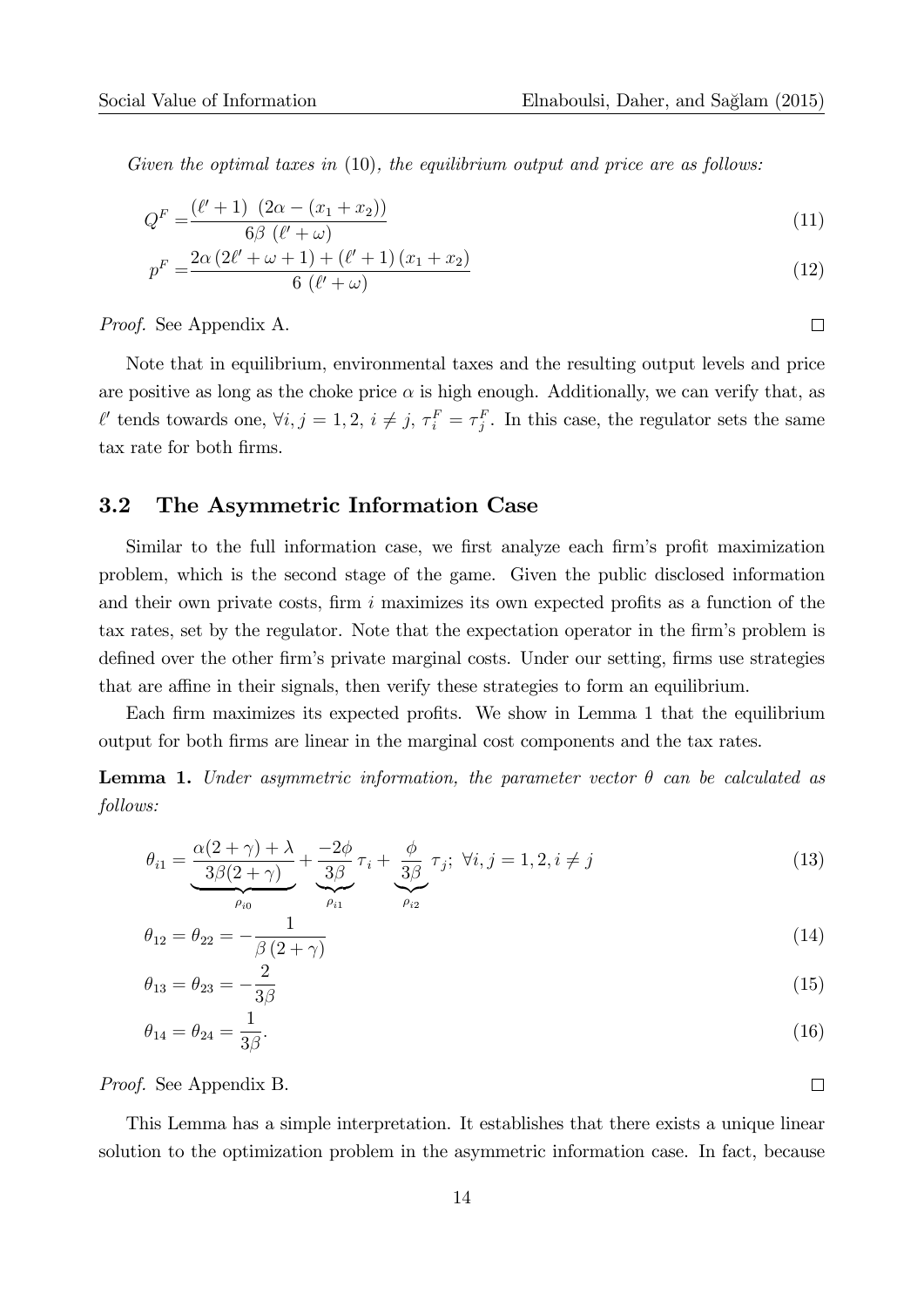the best response of a firm is linear in its expectations, and because we assumed linear demand and costs functions, it is easy to verify that there do not exist solutions to firms maximization problem other than the linear one.

Substituting the expressions of  $\theta$  in Lemma 1 into the expressions of  $\tilde{q}_1$  and  $\tilde{q}_2$ , we solve for the linear equilibrium for the firm outputs:

$$
\widetilde{q}_i = \frac{\alpha + \phi(\tau_j - 2\tau_i)}{3\beta} + \frac{\lambda}{3\beta(2+\gamma)} - \frac{\widetilde{c}_i}{\beta(2+\gamma)} - \frac{2\widetilde{u}_i}{3\beta} + \frac{\widetilde{u}_j}{3\beta}; \ \forall i, j = 1, 2, i \neq j. \tag{17}
$$

Note that  $\tilde{q}_1$  and  $\tilde{q}_2$  still depend on  $\tau_1$  and  $\tau_2$  only through  $\theta_{11}$  and  $\theta_{21}$  respectively. As is evident from the last equation, the sensitivity of the equilibrium to private and public information depends not only on the precision captured by  $\gamma$ , but also on the public and private values of marginal costs. Given the industry output, we can then compute the market price:

$$
\widetilde{p} = \alpha - \beta[\widetilde{q}_1 + \widetilde{q}_2] = \alpha - \beta(\theta_{11} + \theta_{21}) + \frac{\widetilde{u}_1 + \widetilde{u}_2}{3} + \frac{\widetilde{c}_1 + \widetilde{c}_2}{(2 + \gamma)}
$$

$$
= \frac{\alpha + \phi(\tau_1 + \tau_2)}{3} - \frac{2\lambda}{3(2 + \gamma)} + \frac{\widetilde{u}_1 + \widetilde{u}_2}{3} + \frac{\widetilde{c}_1 + \widetilde{c}_2}{(2 + \gamma)}
$$
(18)

Similar to the associated literature, we focus in our analysis on the interior solution. Given the best response function for both firms, the regulator maximizes the expected welfare to set the optimal taxes in the first stage of the game:

$$
\max_{\tau_1, \tau_2} \mathbb{E}_{\tilde{c}_1, \tilde{c}_2} \left[ \widetilde{W} \left( \tau_1, \tau_2 \right) \middle| \widetilde{u}_1, \widetilde{u}_2 \right] \tag{19}
$$

$$
\ni \widetilde{W}(\tau_1, \tau_2) \equiv -\left(\frac{\beta + \delta\phi^2}{2}\right)\widetilde{Q}^2 + \sum_{i=1}^2 \left[ (\alpha - \widetilde{u}_i - \widetilde{c}_i)\widetilde{q}_i + \phi \ell' \tau_i \widetilde{q}_i \right] \tag{20}
$$

where  $\ell' = \ell - 1 > 0$  and the parameter  $\ell > 1$  represents the relative weight the regulator defines on the revenue from emissions taxation: a higher value of  $\ell$  implies the regulator puts a higher value on its revenue component.

We describe the equilibrium taxes in proposition 2.

**Proposition 2.** Under asymmetric information and in the presence of publicly disclosed information, a risk neutral regulator sets differentiated tax rules given by:

$$
\tau_i^* = \frac{(\alpha - \mu_c) (2\omega + \ell' - 1)}{2\phi(\ell' + \omega)} - \frac{(\widetilde{u}_i + \widetilde{u}_j)}{4\phi} \frac{(\ell' + 1) \omega}{\ell' (\ell' + \omega)} + \frac{\widetilde{u}_i (1 - \ell')}{2\phi} ; \ \forall i, j = 1, 2, \ i \neq j. \tag{21}
$$

Proof. See Appendix C.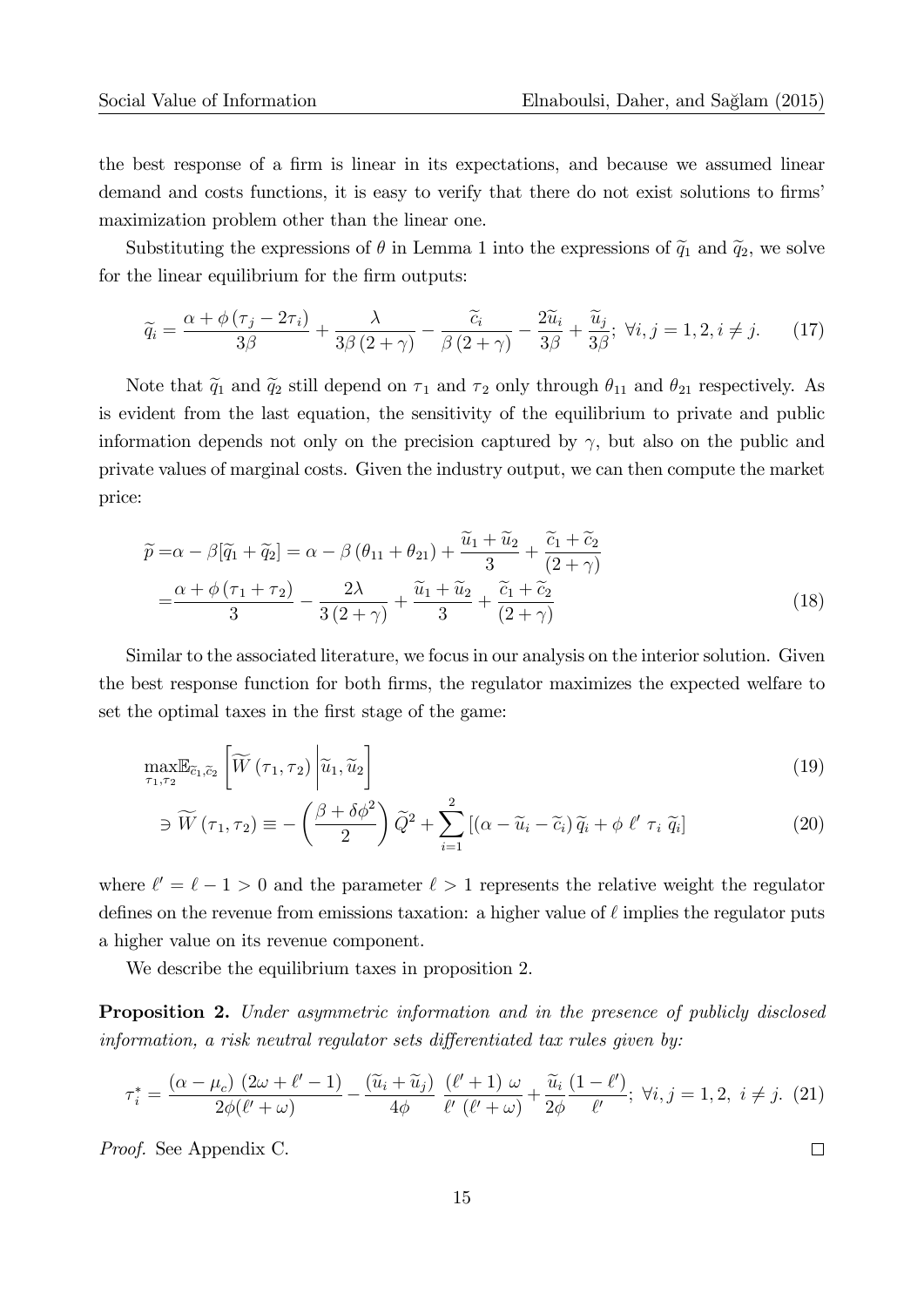Note that, the only difference between the two tax rates in equation  $(21)$  is the last term in both equations, which results from the difference in publicly disclosed costs  $\{u_1, u_2\}$ .

Under our assumptions, the second-best solution will vary across polluters if the social planner can use some observable firm-specific characteristics to gain some information about the firms' marginal costs. With this available information, even though it is incomplete, the optimal emissions taxes may be differentiated between polluters. Thus, all players internalize the social value of information.

It is easy to show that under the asymmetric case, the informational rent conceded to firms is defined by:

$$
\Delta \tau_i = \tau_i^F - \tau_i^* = \frac{\omega (c_i - c_j) (\ell' + 1) - 2\ell' (\mu_c + c_i) (2\omega + \ell' - 1)}{4\phi \ell' (\ell' + \omega)}; \ \forall i, j = 1, 2, \ i \neq j. \tag{22}
$$

 $\Delta\tau_i$  is positive if and only if:

$$
c_i > \frac{\omega c_j(\ell'+1) + 2\ell'\mu_c(2\omega + \ell'-1)}{\omega(1 - 3\ell') + 2\ell'(1 - \ell')}
$$

In addition, we can show that  $\Delta \tau_i$  is increasing in  $\gamma$  for any  $\delta \geq \frac{3\beta(1-\ell')}{2\phi^2}$  $\frac{(1-\ell)}{2\phi^2}$ :

$$
\frac{\partial \Delta \tau_i}{\partial \gamma} = \frac{\lambda (2\omega + \ell' - 1)}{2\phi (1 - \gamma)^2 (\ell' + \omega)} > 0
$$
\n(23)

This means that  $\Delta \tau_i$  is strictly decreasing in  $\sigma_\varepsilon^2$  which is not surprising since  $\gamma = \frac{\sigma_c^2}{(\sigma_c^2 + \sigma_\varepsilon^2)}$ . Thus, the informational rent is decreasing with respect to the precision of the private noise.

**Proposition 3.** Given the equilibrium tax rates in equation (21), the equilibrium output for each firm, the industry output, and the price can be calculated as follows:

$$
q_i^* = \left(\frac{\ell'+1}{3\beta}\right) \left[\frac{2 \ell' \left(\alpha - \mu_c - \widetilde{u}_i\right) - (\widetilde{u}_i - \widetilde{u}_j) \ (3\omega + 2\ell')}{12 \beta \ \ell' \ (\omega + \ell')}\right]; \ \forall i, j = 1, 2, i \neq j \tag{24}
$$

$$
Q^* = \frac{(\ell' + 1) \left[2\left(\alpha - \mu_c\right) - \left(\widetilde{u}_1 + \widetilde{u}_2\right)\right]}{6\beta(\omega + \ell')}
$$
\n(25)

$$
p^* = \frac{2\alpha (3\omega + 2\ell' - 1) + (\ell' + 1) (\tilde{u}_1 + \tilde{u}_2 + 2\mu_c)}{6(\omega + \ell')}.
$$
\n(26)

Proof. Straightforward using Proposition 2.

Once again, we suppose that  $\alpha$  is large enough, thus shutdown will not arise. Given that we calculate the market output and price, we can check how the environmental parameters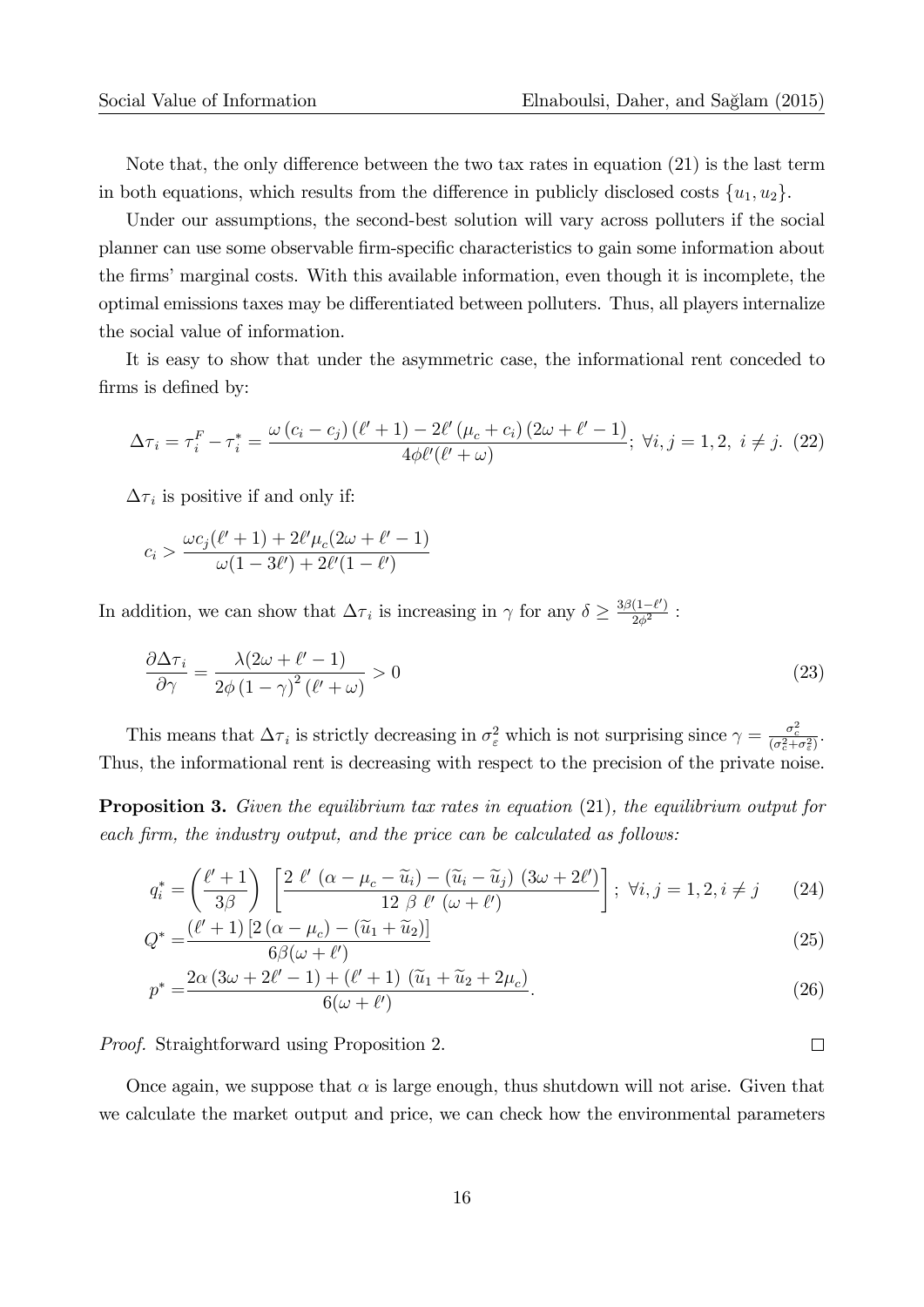and the weight on revenue affect the industry output:

$$
\frac{\partial Q^*}{\partial \ell'} = -\frac{\left[2\left(\alpha - \mu_c\right) - \left(\widetilde{u}_1 + \widetilde{u}_2\right)\right]\left(1 - \omega\right)}{6\beta(\omega + \ell')^2} \le 0, \text{ if } \omega < 1\tag{27}
$$

$$
\frac{\partial Q^*}{\partial \omega} = -\frac{\left(\ell' + 1\right) \left[2\left(\alpha - \mu_c\right) - \left(\tilde{u}_1 + \tilde{u}_2\right)\right]}{6\beta \left(\omega + \ell'\right)^2} \le 0.
$$
\n(28)

The first relation shows that if  $\omega < 1$ , then an increase in  $\ell'$  decreases the industry output. In other words, as the regulator values the tax revenue more, the tax rates increase. Consequently, competitors in the marketplace react by reducing the industry output in order to avoid the burden of higher taxes. Thus, the regulator cannot ignore the impact of  $\ell'$  on the industry production efficiency. However, when  $\omega > 1$  (i.e. for higher value of  $\delta$ ), the partial derivative of  $Q^*$  with respect to  $\ell'$  is positive. This means that polluters react aggressively in the product market to any increase in  $\ell'$  and competition between players is exacerbated. Meanwhile, industry output is decreasing in  $\omega$ . Since  $\omega$  is increasing in both  $\delta$  and  $\phi$ , and increase in the damage parameter  $\delta$  or pollution parameter  $\phi$  discourages market production.



Figure 1: The equilibrium industry output for admissable parameter values.

Figure 1 shows these effects of  $\ell'$  and  $\omega$  on the optimal industry output in the asymmetric information case. In this figure, we assume that  $(\tilde{u}_1 + \tilde{u}_2) = \alpha = 2$  and  $\beta = \phi = 1$ . We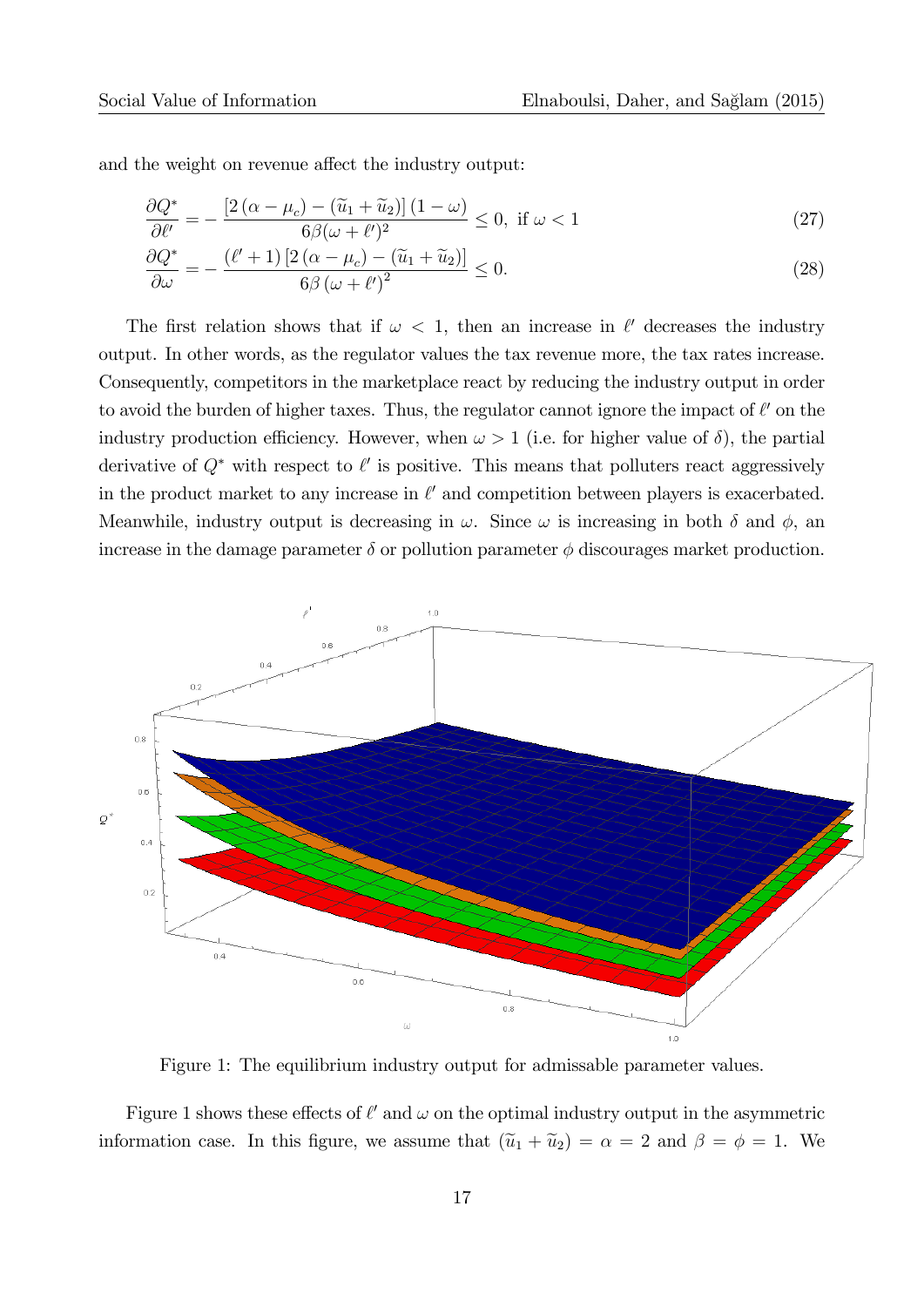consider different  $\mu_c$  values:  $\mu_c = 0.6$  (red curve),  $\mu_c = 0.4$  (green curve),  $\mu_c = 0.2$  (yellow curve), and  $\mu_c = 0.1$  (blue curve). Finally, if  $\mu_c$  increases, then  $Q^*$  decreases  $\left(\frac{\partial Q^*}{\partial \mu_c}\right)$  $\frac{\partial Q^*}{\partial \mu_c} < 0\bigg)$ which implies that an increase in the mean of the distribution of the private marginal cost increases the firms' total marginal costs. While the regulator sets the tax rates lower due to higher expected total marginal costs, the end result is lower industry output.

### 3.3 Asymmetric Information without Publicly Disclosed Information

We consider the case where there is no public component in firms' marginal costs (i.e.  $\widetilde{u}_1 =$  $\tilde{u}_2 = 0$ ). In this case, firms' marginal costs are composed of only private information (i.e.  $\tilde{c}_i =$  $\widetilde{s} + \widetilde{\epsilon}_i$ ). Since the regulator cannot observe either  $\widetilde{s}$  or  $\widetilde{\epsilon}_i$ , the firms are ex ante symmetric according to the regulator when it sets the optimal tax rates. Consequently, the tax rates are the same for both firms:

$$
\tau_i^{**} = \frac{(\alpha - \mu_c) (2\omega + \ell' - 1)}{2\phi(\ell' + \omega)}; \ \forall i = 1, 2. \tag{29}
$$

Intuitively, the only piece of information for the regulator to distinguish the two firms is the publicly disclosed cost for each firm. In the absence of this information, the regulator finds it optimal to apply the same tax rate for both firms, even though the firms may have different private costs. The publicly disclosed information will be of value to decision makers and serves as a differentiation device. The environmental effectiveness and economic efficiency of environmental taxes are improved further because the regulator can distinguish the competitors and sets firm-specific environmental tax.

Furthermore, as demonstrated in equation (30), the optimal environmental tax rate is increasing in  $\ell'$  only if the environmental damage is low enough compared to the slope of the demand curve:

$$
\frac{\partial \tau_i^{**}}{\partial \ell'} = \frac{(\alpha - \mu_c) (1 - \omega)}{2 \phi (\omega + \ell')^2} \ge 0; \ \forall i = 1, 2, \ \text{if } \omega = \frac{\beta + \delta \phi^2}{3\beta} \le 1 \tag{30}
$$

$$
\frac{\partial \tau_i^{**}}{\partial \omega} = \frac{(\ell' + 1) \ (\alpha - \mu_c)}{2 \ \phi \ (\omega + \ell')^2} \ge 0; \ \forall i = 1, 2. \tag{31}
$$

From equation (31), we conclude that the tax rate is increasing in  $\omega$ . Since  $\omega = \frac{\beta + \delta \phi^2}{3\beta}$  $3\beta$ is a linear and positive function of  $\delta$ , the last relation yields that the tax rate is increasing in the environmental valuation. Moreover, since the  $\omega$  is increasing in  $\phi$ , a higher pollution rate (measured by pollution per output) increases the optimal tax rates.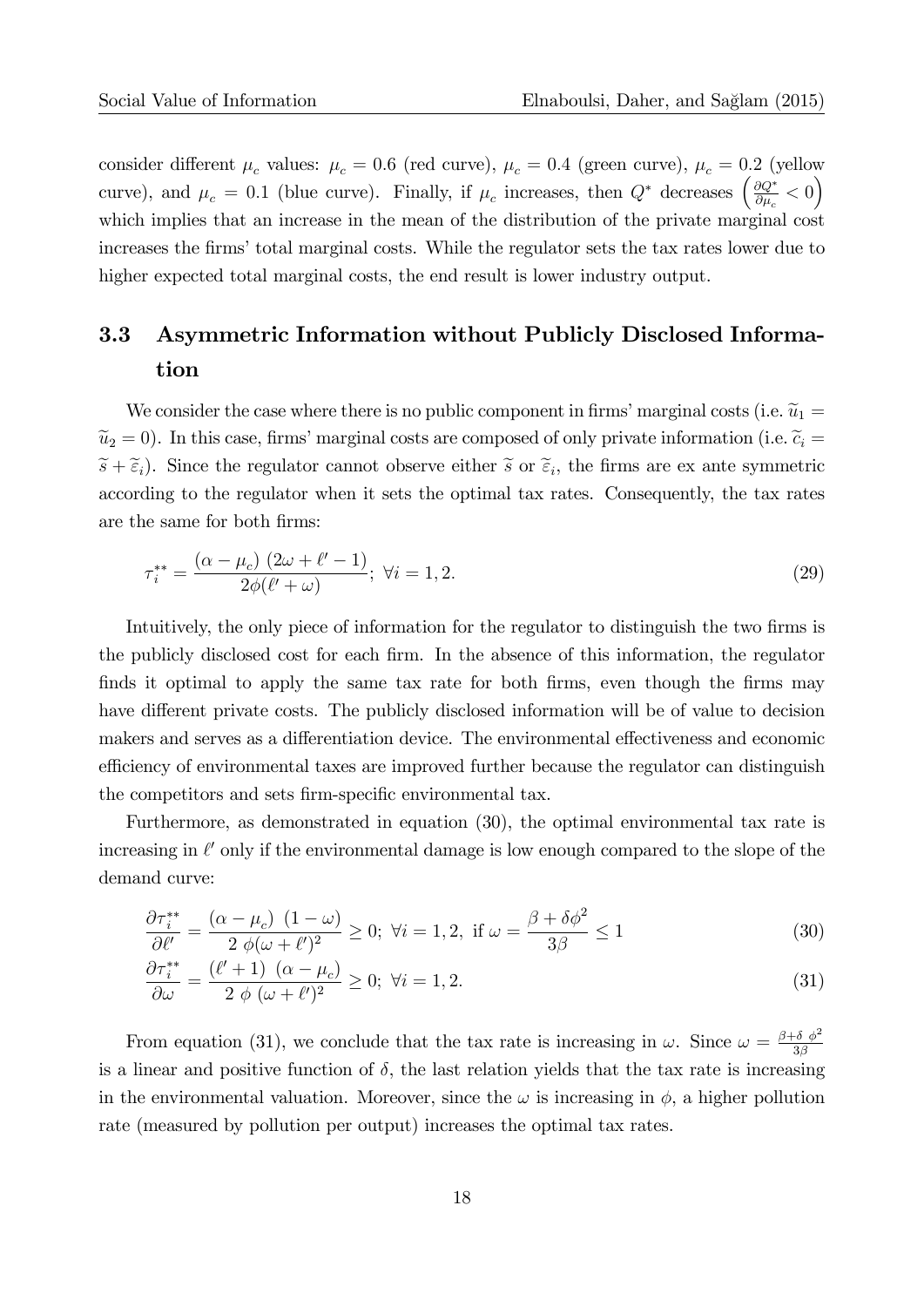#### 3.4 Comparative Statics

We now turn to the comparative statics of equilibrium under incomplete information with respect to changes in model parameters. We find useful to explore how marginal changes in model parameters affect the tax rates set by the regulator under public and private information regimes. Without loss of generality, we analyze the comparative statics for  $\tau_i$ , the tax rate for firm i, and a similar analysis can be carried out for  $\tau_{j}$ ,  $j \neq i$ .

#### 3.4.1 Effects of Environmental Valuation and Pollution Rate

We begin our analysis by investigating how the weight on revenue, denoted by  $\ell$ , affects the differential tax rates in the following proposition:

**Proposition 4.** Suppose that  $\omega < 1$ , which implies that the steepness of marginal damages satisfies  $\delta \leq \frac{2\beta}{\phi^2}$  $\frac{2\beta}{\phi^2}$ . For the firm with the lower public cost (i.e.  $\widetilde{u}_i \leq \widetilde{u}_j$ ,  $i \neq j$ ), the tax rate  $\tau_i$ defined in equation (21) is increasing in  $\ell'$ . Furthermore, for the firm with the higher public cost, the tax rate is decreasing in  $\ell'$  only if:

$$
f = \frac{\widetilde{u}_j - \widetilde{u}_i}{\alpha - \mu_c - \widetilde{u}_j} \ge \frac{2(1 - \omega)(\ell')^2}{\omega(\omega + (\ell')^2 + 2\ell')}; \text{ where } \widetilde{u}_j \ge \widetilde{u}_i, \ j \ne i. \tag{32}
$$

*Proof.* First, we calculate the partial derivative of the tax rate given in equation  $(21):^{21}$ 

$$
\frac{\partial \tau_i}{\partial \ell'}\bigg| = \left[\frac{2(\alpha - \mu_c - \widetilde{u}_i)(1 - \omega) + \frac{(\widetilde{u}_j - \widetilde{u}_i)}{(\ell')^2} (\omega + (\ell')^2 + 2\ell')\omega}{4\phi(\omega + \ell')^2}\right]; \ \forall i, j = 1, 2, i \neq j. \tag{33}
$$

Given the assumption on the damage parameter (i.e.  $\delta < \frac{2\beta}{\phi^2}$ ), the first term in the numerator on the right-hand side of equation (33) is positive. The second term in the numerator is also positive for the firm with the lower public cost. As a result, the tax rate for the lower public cost firm is increasing in  $\ell'$ .

Meanwhile, the partial derivative given in equation (33) is negative for the Örm with the higher public cost if the numerator on the right-hand side is negative. This is satisfied if the  $\Box$ condition in equation (32) holds.

This proposition states that the tax rate on firm i is increasing in  $\ell'$  if it is more efficient (in terms of the public component of the marginal costs) than its rival  $j$ . This means that, in the case of a widely applied Carbon tax or energy tax, we might get large extra revenues. In contrast, if firm  $i$  has a higher publicly-known cost, then, for some values of

<sup>&</sup>lt;sup>21</sup>Note that if the regulator does not value revenue, then it is easy to verify that  $\forall i, j, i \neq j, \tau_i = \frac{\alpha - \mu_c - \tilde{u}_i}{\phi}$ .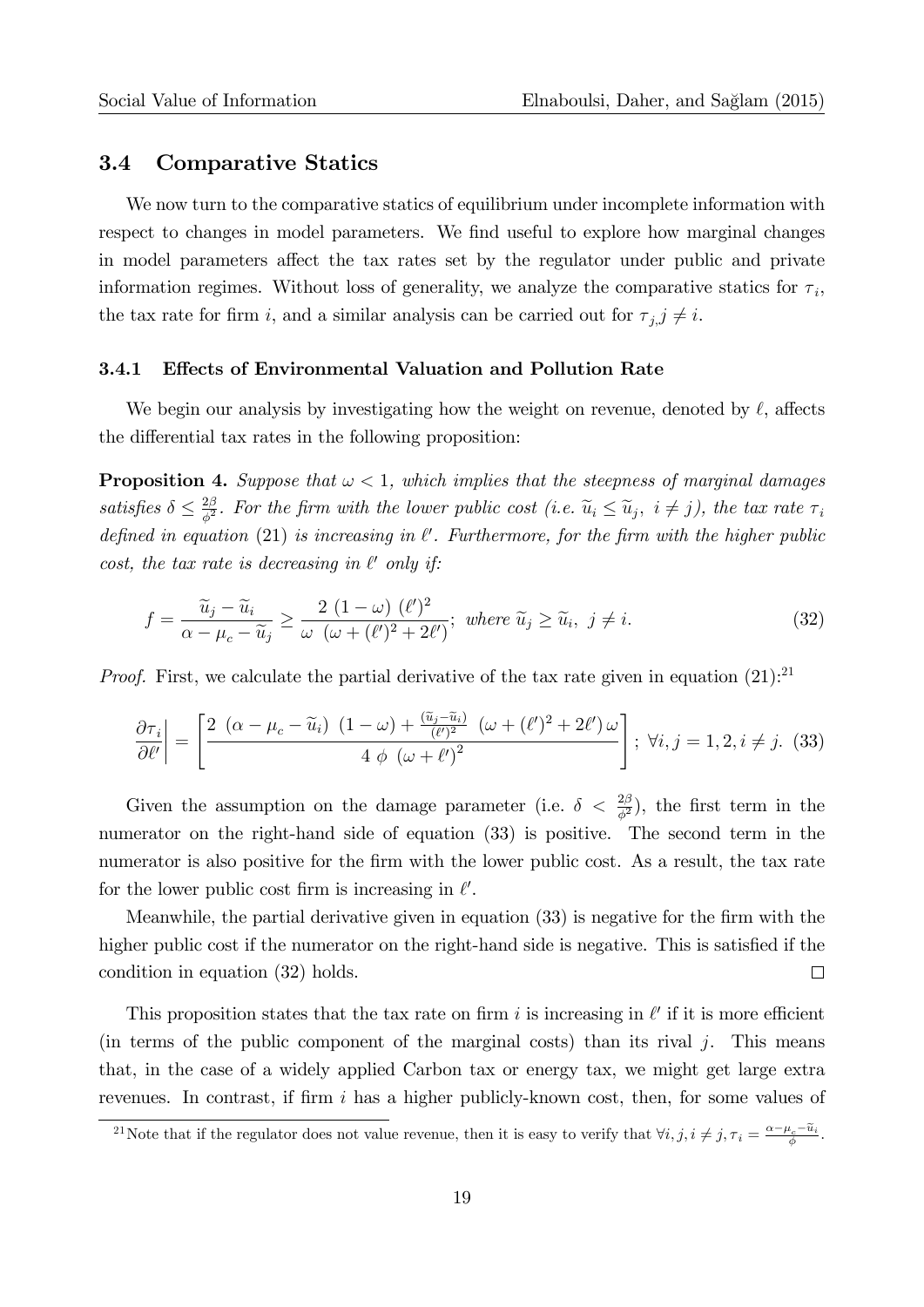$\ell'$  described in equation (32), the second term is negative and dominates the positive effect. This implies that the partial derivative is decreasing in that neighborhood. In other words, an increase in  $\ell'$  entails a negative impact on the tax rate, so on the expected revenue. From a fiscal policy perspective, it is not obvious that environmental taxes have significant revenue-raising potential. Figure 2 shows the importance that the social planner assigns to revenue. It presents the region described in equation (32), where the partial derivative is decreasing in  $\ell'$ .



Figure 2: Variations of the tax rules with respect to  $\ell'$  for admissible values of  $\omega$ .

#### 3.4.2 Effect of Demand Parameters

The effect of the choke price  $\alpha$  on the tax rate  $\tau_i$  for firm i can be derived by taking the partial derivative of equation (21) with respect to  $\alpha$ :

$$
\frac{\partial \tau_i}{\partial \alpha} = \frac{(2\omega + \ell' - 1)}{2\phi(\omega + \ell')} \begin{cases} \geq 0; \text{ if } \ell' \geq 1 - 2 \omega \\ \leq 0; \text{ otherwise.} \end{cases} ; \ \forall i, j = 1, 2, i \neq j. \tag{34}
$$

According to equation (34), given  $\ell'$ , if the regulator's weight on the damages, denoted by  $\delta$ , or the pollution rate, denoted by  $\phi$ , are high enough relative to the slope of the demand, denoted by  $\beta$ , having a higher choke price  $\alpha$  increases the tax rate set for firm i. Alternatively, given  $\omega$ , if the weight on the revenue is high enough, then this would also result in higher tax rates.

Meanwhile, the optimal tax rate is decreasing in the slope of the demand: a higher value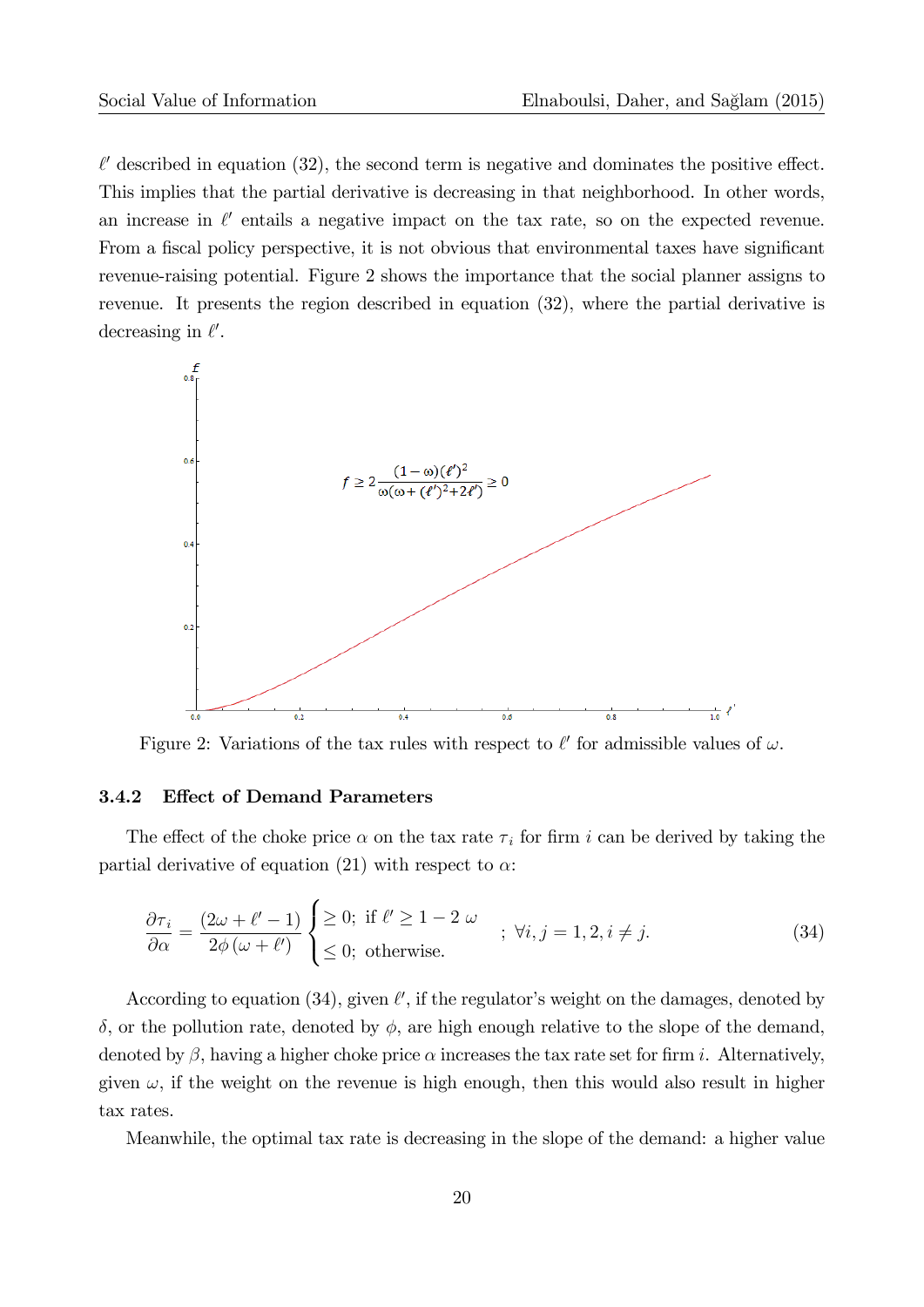for  $\beta$  implies a steeper demand, which leads to less production and pollution, so the regulator decreases the tax rate:

$$
\frac{\partial \tau_i}{\partial \beta} = \left(\frac{-\delta \phi^2}{3\beta^2}\right) \left[ \frac{(\ell'+1) \left[2\left(\alpha - \mu_c\right) - (\widetilde{u}_i + \widetilde{u}_j)\right]}{4\ \phi(\ell'+\omega)^2} \right] \le 0; \ \forall i, j = 1, 2, i \neq j. \tag{35}
$$

#### 3.4.3 Effect of Cost Parameters

It is easy to verify that a firm's optimal tax rate is decreasing in the publicly-observed component of its marginal cost. A higher value for  $\tilde{u}_i$  leads to less production and pollution, thus the regulator decreases the tax rate:

$$
\frac{\partial \tau_i}{\partial \widetilde{u}_i} = \left[ \frac{\omega (1 - 3\ell') + 2\ell' (1 - \ell')}{4\phi (\omega + \ell') \ell'} \right] \le 0; \ \forall i, j = 1, 2, i \neq j, \ \text{if } \omega \ge \left( \frac{2\ell' (1 - \ell')}{3\ell' - 1} \right). \tag{36}
$$

The effect of the average private cost on the tax rate depends on the weights the regulator has on the revenue and the environmental damage:

$$
\frac{\partial \tau_i}{\partial \mu_c} = -\frac{\partial \tau_i}{\partial \alpha} = -\frac{(2\omega + \ell' - 1)}{2\phi(\omega + \ell')} \begin{cases} \leq 0; & \text{if } \ell' \geq 1 - 2 \omega \\ \geq 0; & \text{otherwise.} \end{cases} ; \ \forall i, j = 1, 2, i \neq j. \tag{37}
$$

Assuming that this first condition in equation  $(34)$  is satisfied, the result shows that when the regulator faces private and public information, a higher mean of the distribution of private costs increases the Örmícosts (in expectation) because the signal is more informative, which results in less production and pollution, so the regulator decreases the tax rate. In fact, since the regulator uses emission taxes not only to curb emissions but also to correct the underproduction that emerges in highly concentrated market structures, then an increase of  $\mu_c$  implies an additional product market inefficiency resulting from underproduction which suggests that the regulator decreases the tax rate in order to offset the decrease in the output industry. However, if  $\ell' < 1-2 \omega$ , then the partial derivative is positive: environmental taxes increase with respect to  $\mu_c$ . In this case, players in the marketplace are less productively efficient. Thus, polluters behave strategically and substantially overproduce, i.e., players are more aggressive and competition is exacerbated. Such overproduction entails an increase in pollution, thereby inducing the regulator to respond with tougher regulation. Finally, the last inequality shows that, if  $\ell' \geq 1 - 2 \omega$ , the optimal tax rate is increasing in the choke price: higher demand results in more production, which entails an increase in pollution. As a result, the regulator sets environmental taxes accordingly making players' overproduction efforts more costly.

If the environmental damage or the regulator's valuation for the damage are high enough,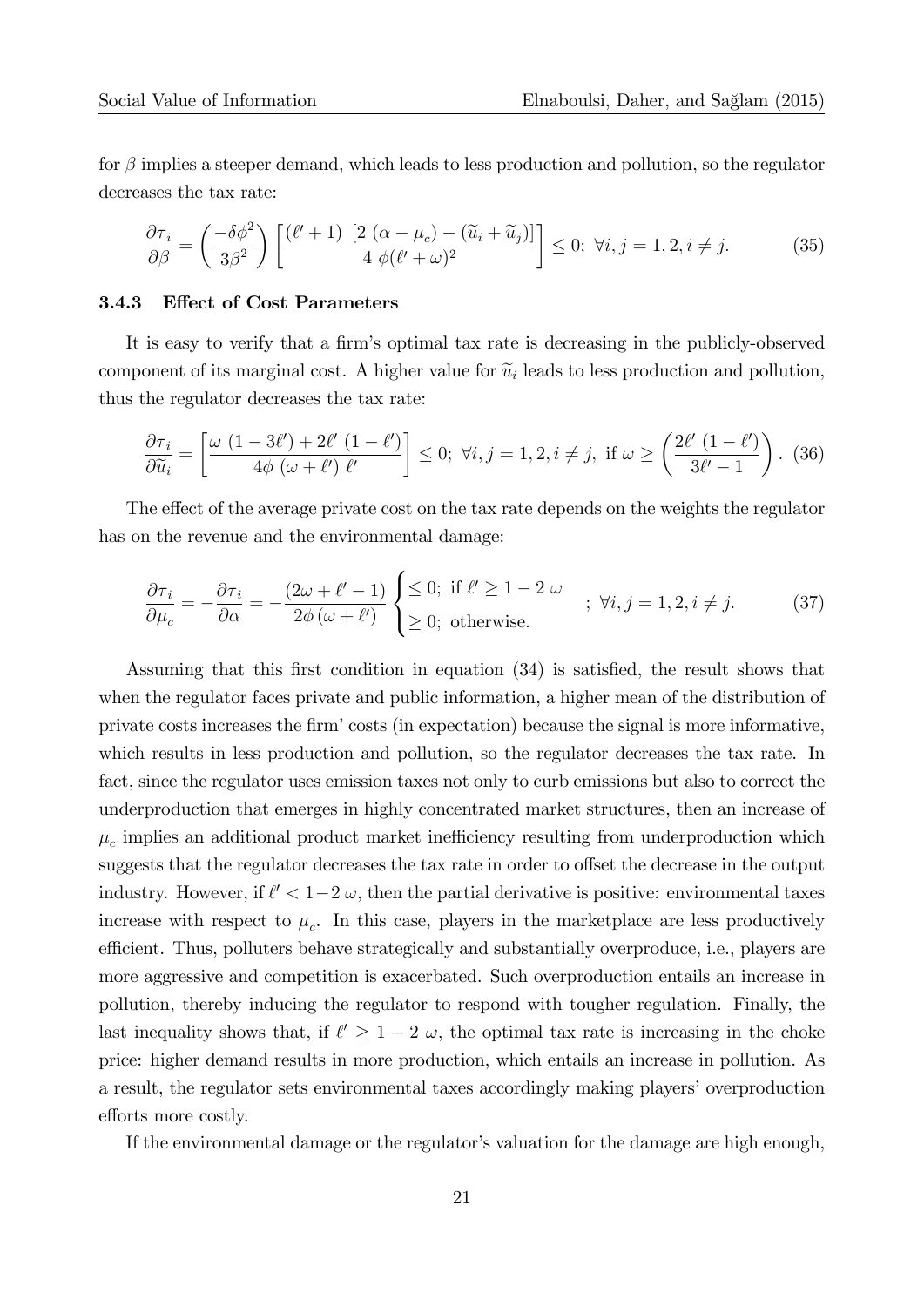then a regulator who is concerned with the market failure arising from underproduction, avoids over-taxation which entails welfare loss, and sets emissions taxes accordingly. The same optimal tax rate is decreasing in other firm's publicly-observed marginal cost:

$$
\frac{\partial \tau_i}{\partial \widetilde{u}_j} = -\frac{(\ell' + 1) \omega}{4\phi \ \ell' \ (\omega + \ell')} \le 0; \ \forall i, j = 1, 2, i \ne j.
$$
\n(38)

According to equation (38), a higher value of  $u_j$  implies that firm j is getting less efficient, so firm  $i$  has a relatively higher market share than before. Therefore, the regulator decreases the tax rate on firm i to encourage the output to be produced by the relatively more efficient Örm.

### 4 Information Sharing

In this section, we analyze the situation where firms get together as a "team", tacitly or cooperatively choose a strategy for how to face environmental policy, and then adhere to this strategy. In the sharing information case, the problem is what the planner could do if firms were to internalize their payoff interdependencies and appropriately adjust their use of available information. Thus, our goal in this section is to know if sharing information about costs is mutually beneficial for firms.

We have seen that publicly disclosed information is relevant to regulators in setting efficiently environmental taxes. Therefore, publicly available information may affect the ability and incentive of market participants to coordinate their actions and hence the extent to which market outcomes are characterized by collusion rather than competition<sup>22</sup>. Thus, making information publicly available can undermine market performance and environmental policy by facilitating collusive behavior. Electricity markets may be particularly conductive to collusion since participants meet very frequently (every day in the spot market). Requiring publication of detailed information on power generators output may facilitate collusion and so undermine environmental regulation.

In the following, we compare two cases regarding the mode of competition and compare the effect of an ex ante policy instruments in both cases: non-sharing  $(NS)$  and sharing  $(S)$ information between competitors in the marketplace.

Note that firms will voluntarily share valuable information if and only if they receive information in return. If there is to be a net gain from information sharing, it must be the

 $^{22}$ In the 1990's the US Congress passed a legislation concerning railroad freights mandating disclosure of firm-specific information. Transparency requirements led to a significant increase in freight rates which was later proved to be a direct result of collusive behavior.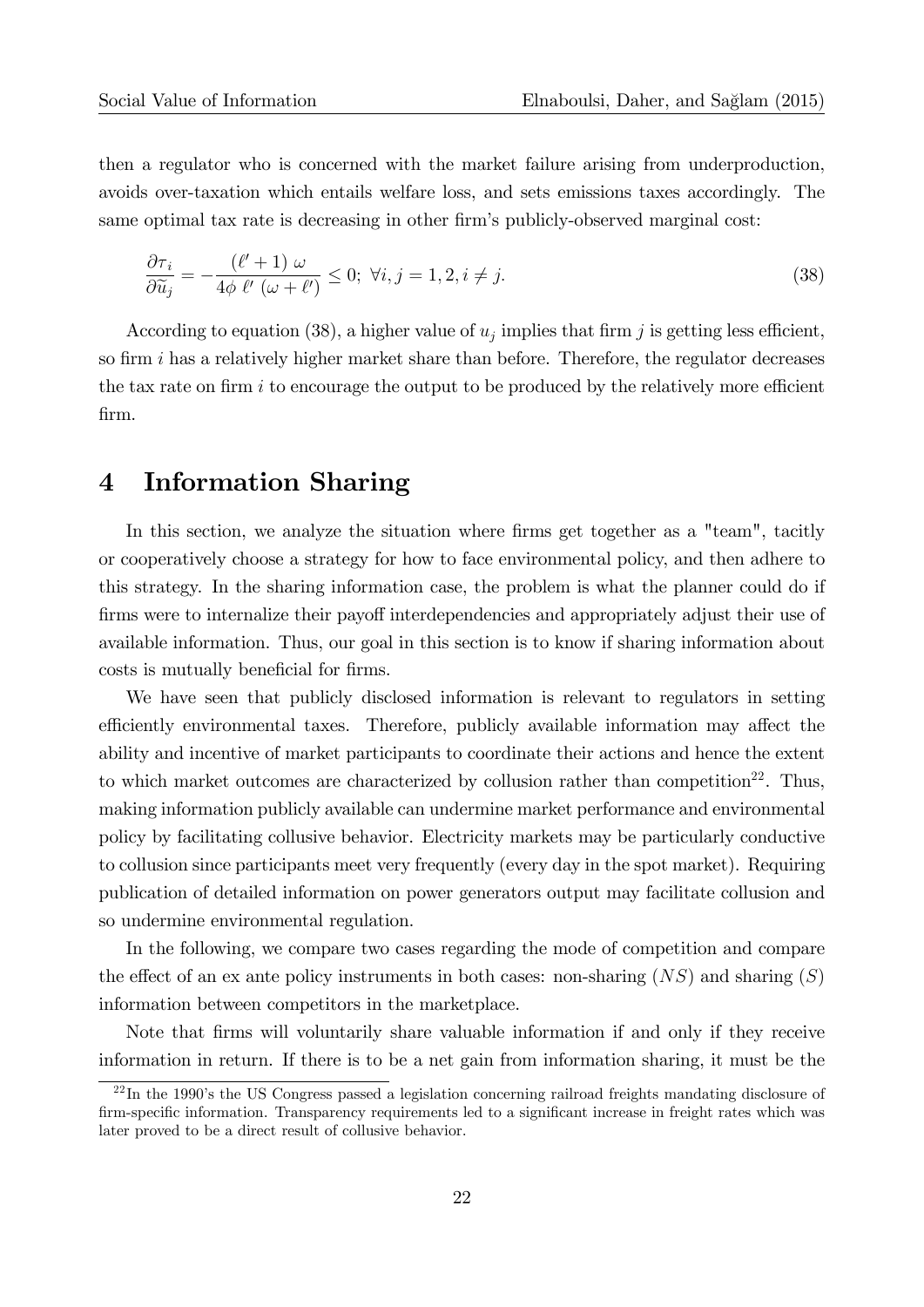case that expected profits per "team" member exceed the expected profits when firms behave alone, i.e., there must be an information gathering return to scale or information synergy.

Suppose that some mechanism exists for firms to truthfully share information on their private costs, while the regulator still remains uninformed about the private costs.<sup>23</sup> Thus, the regulator imperfectly foresees firm-specific parameters and the future market conditions, whereas the two firms have perfect information about their rival's marginal costs. In this case, we examine if/when firms are better off sharing their private information.

**Proposition 5.** When the regulator sets up emissions taxes to deal with pollution under asymmetric information, if Örms cooperatively share information about their costs, then the optimal tax rules do not change.

Proof. See Mathematical Appendix D.

In the sharing information game where firms receive perfectly the full vector of costs, this proposition states that, when emissions taxes are the policy instrument in use, then with imperfectly observed marginal costs the regulator sets the same environmental tax rule as in the non-sharing information game.

Let  $(q_i^S, q_i^{NS})$ ,  $i = 1, 2$ , denote the optimal quantities under sharing and non-sharing information. Recall that under non-sharing information,  $\forall i, j, i \neq j$ , the optimal quantities are given by:

$$
q_i^{NS} = \frac{\alpha + \phi \left(\tau_j^{NS} - 2\tau_i^{NS}\right) + (\widetilde{u}_j - 2\widetilde{u}_i)}{3\beta} + \frac{\lambda}{3\beta \left(2 + \gamma\right)} - \frac{c_i}{\beta \left(2 + \gamma\right)}\tag{39}
$$

We can show that in equilibrium

$$
\forall i, j, i \neq j, \mathbb{E}_{c_j} \left[ \pi_i^{NS} \middle| c_i \right] = \beta \left( q_i^{NS} \right)^2 \tag{40}
$$

In the sharing information case, the optimal quantities are given by:

$$
\forall i, j, i \neq j, q_i^S = \frac{\alpha + \phi \left(\tau_j^S - 2\tau_i^S\right) + \left(u_j - 2u_i\right)}{3\beta} + \frac{c_j - 2c_i}{3\beta} \tag{41}
$$

and the profits are:

$$
\forall i, j, i \neq j, \pi_i^S = \beta \left( q_i^S \right)^2 \tag{42}
$$

 $^{23}$ An outside agency may conduct the transmission of the private information according to the firms' commitments. We assume that the firms can verify each other's report. This assumption has the same effect as the assumption that firms disclose the true value of their realized costs.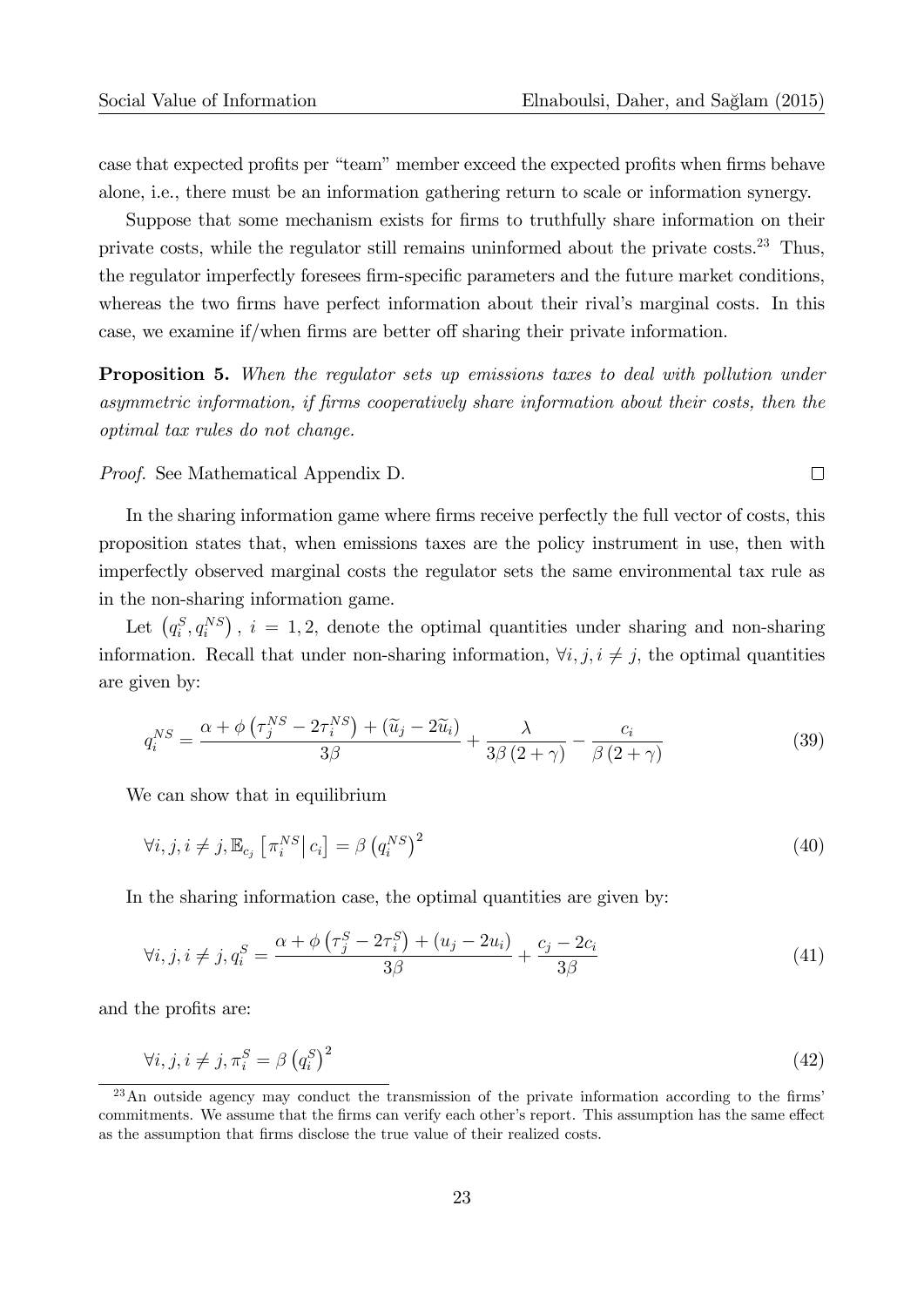We now examine whether or not firms are willing to share information. This depends on a direct comparison of profits in each informational regime.

**Proposition 6.** Under emissions taxes, sharing information may occur and is mutually beneficial to firms when private marginal costs are high and the cost differential between the two firms is small. In addition, sharing information yields higher output level and entails an increase in emissions in equilibrium.

*Proof.* We focus the analysis on the private part of the marginal costs, i.e.  $c_i$  and  $c_j$  since  $u_{i,i=1,2}$  are common values. Since  $(\tau_i^S, \tau_j^S) = (\tau_i^{NS}, \tau_j^{NS})$ ,  $i \neq j$ , and given the expression of profits in both cases, then we only need to compare quantities in order to see if firms have incentive to share information about their costs. Let's consider firm  $i$ :

$$
\Delta q_i = q_i^{NS} - q_i^S = \frac{\lambda - 3c_i}{3\beta (2 + \gamma)} - \frac{c_j - 2c_i}{3\beta} \tag{43}
$$

Thus, under our assumptions, the last relation yields:

$$
\mathbb{E}\left(\pi_i^{NS}\right) = \pi_i^S \Rightarrow q_i^{NS} = q_i^S \Rightarrow c_j = \frac{c_i\left(1+2\gamma\right)}{\left(2+\gamma\right)} + \frac{\mu_c\left(1-\gamma\right)}{\left(2+\gamma\right)}; \ j \neq i. \tag{44}
$$

Then if  $c_j \leq \frac{c_i(1+2\gamma)}{(2+\gamma)} + \frac{\mu_c(1-\gamma)}{(2+\gamma)} \Rightarrow q_i^{NS} \geq q_i^S$ , which means that  $\mathbb{E}(\pi_i^{NS}) \geq \pi_i^S$ . Similarly, if  $c_i \leq \frac{c_j(1+2\gamma)}{(2+\gamma)} + \frac{\mu_c(1-\gamma)}{(2+\gamma)}$  then  $q_j^{NS} \geq q_j^S$  which also means that  $\mathbb{E}(\pi_j^{NS}) \geq \pi_j^S$ . As a result, under these conditions, both firms are unwilling to share information about their private costs.  $\Box$ 

However, this leaves room for the development of mutual and beneficial sharing information process. This is the case when firms are inefficient and are relatively symmetric in their private costs structure:

$$
\begin{cases}\nc_j \ge \frac{c_i(1+2\gamma)}{(2+\gamma)} + \frac{\mu_c(1-\gamma)}{(2+\gamma)} \\
c_i \ge \frac{c_j(1+2\gamma)}{(2+\gamma)} + \frac{\mu_c(1-\gamma)}{(2+\gamma)}\n\end{cases}\n\Rightarrow\n\begin{cases}\nq_j^S \ge q_j^{NS} \\
q_i^S \ge q_i^{NS}\n\end{cases}\n\tag{45}
$$

The regulator cannot ignore the sharing information issue in this context because pooling information leads to higher output level which entails an increase in emissions<sup>24</sup>, thereby making the regulator's task more difficult to induce the desired optimal pollution level.

 $24$  Higher outputs imply higher consumers' surplus. As a result, environmental damage also increases and offsets completely the increase in surplus  $\left(CS - D = -\frac{(\beta + \delta\phi^2)}{2}Q^2\right)$ . Thus, the resulting effect on welfare is negative.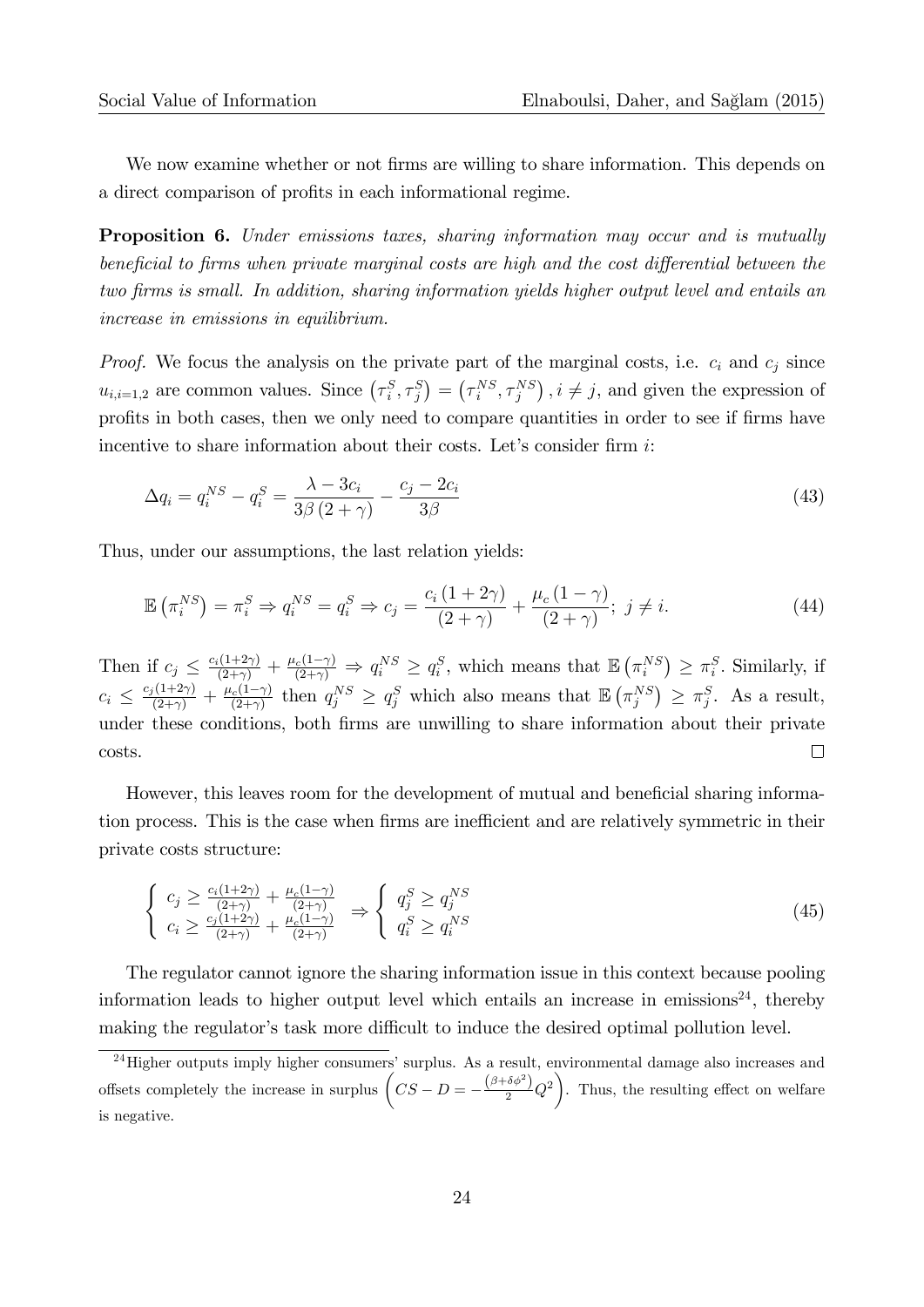

Figure 3: Pooling information between firms. S stands for "sharing information" and  $NS$ stands for "non-sharing information".

As we can see on figure 3, both firms have incentives to share information in the North-East region. In other words, if Örms have high marginal costs levels, then sharing information is beneficial. Furthermore, it is easy to verify that  $\forall i, j, i \neq j$ , if  $c_i \in \left[0, \frac{\mu_c(1-\gamma)}{(2+\gamma)}\right]$  $\big]$ , then both firms do not prefer to share information:

if 
$$
c_i = 0 \Rightarrow c_j = \frac{\mu_c (1 - \gamma)}{(2 + \gamma)} \le \mu_c
$$
 because  $\frac{(1 - \gamma)}{(2 + \gamma)} < 1$   
if  $c_i = \mu_c \Rightarrow c_j = \mu_c$ 

This can be shown in the lower west region of Figure 3. Finally, in the last two regions, at least one firm is unwilling to share information while the other prefers to do so. Thus, no information sharing is not the unique equilibrium. Sharing information depends on the value of firms' marginal private costs and can be profitable for firms and detrimental for social welfare.

Since  $\sigma_{\varepsilon}^2$  has similar qualitative effects on profits as on each firm's output in equilibrium, from the expression defining each firm's output, we can analyze how a variation of the signal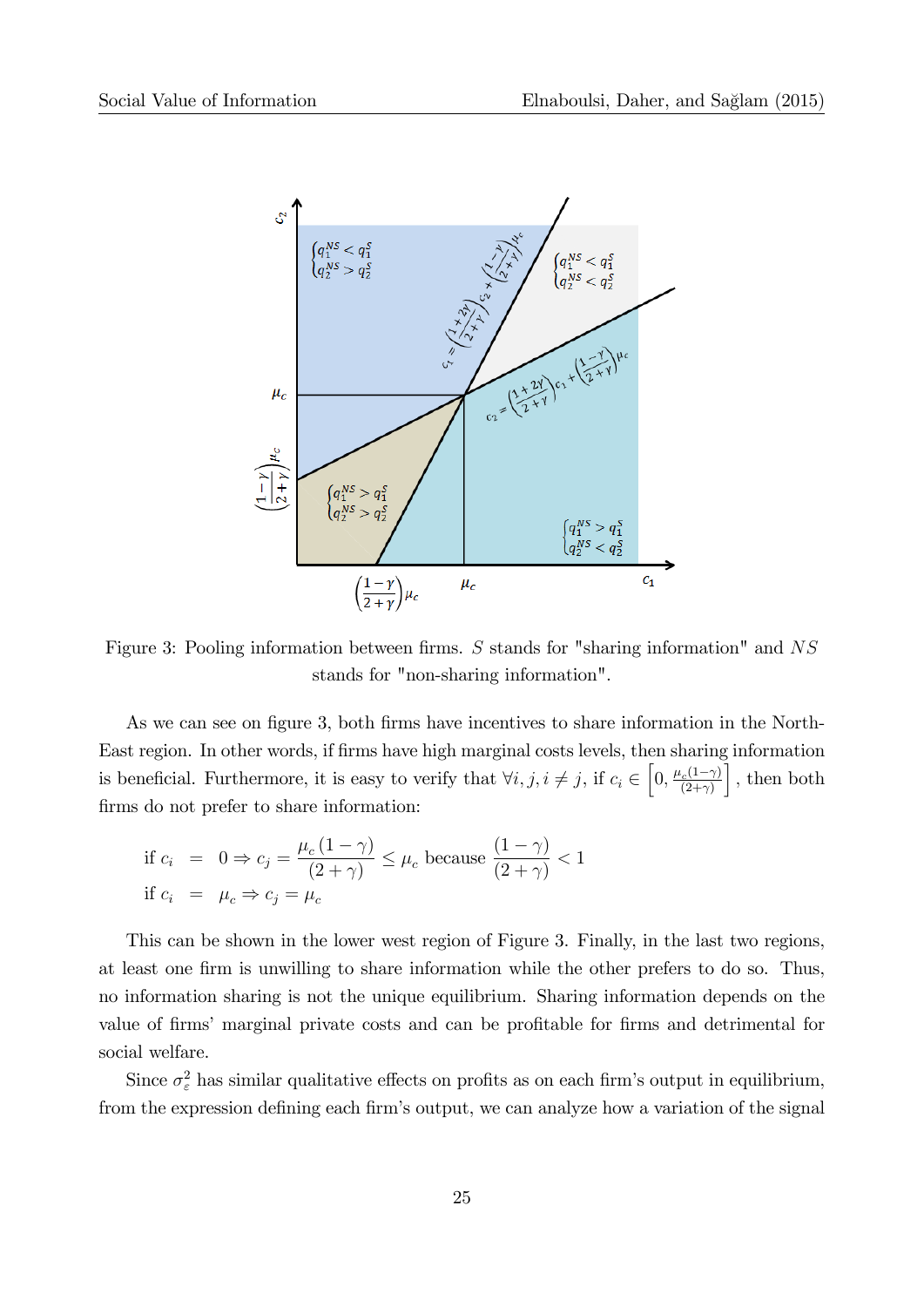error affects expected firm profits when there is no sharing information:

$$
\frac{\partial \Delta q_i}{\partial \gamma} = \frac{c_i - \mu_c}{\beta \left(2 + \gamma\right)^2} \tag{46}
$$

This relation merits some brief discussion to display the intuition behind it in term of practical environmental policy. The sign of the first derivative of firm's  $i$  output variation with respect to  $\gamma$  is the sign of the difference between its private marginal costs and the average private marginal costs of the industry:

- 1. If  $c_i \geq \mu_c \Rightarrow \frac{\partial \Delta q_i}{\partial \gamma} \geq 0$ . Firm i should benefit from a reduction in  $\sigma_{\varepsilon}^2$ , i.e., higher precision. Higher values of  $\gamma$  means equilibrium outputs have greater correlation. As a result, the less efficient firm becomes more aggressive in the market place and increases its production which should yield higher expected profits. However, the firm's natural response to higher precision could be particularly inappropriate. In fact, since  $q_i^{NS}$  is a function of  $\tau_i^{NS}$ , the net effect depends on the regulator's reaction to an increase in emissions resulting from an increase in production.
- 2. In contrast, if  $c_i < \mu_c \Rightarrow \frac{\partial \Delta q_i}{\partial \gamma} < 0$ . An increase in  $\gamma$  should reduce outputs and expected profits. This is true for any  $c_i < \mu_c$ , i.e., the efficient firm in the market place. Facing higher precision, firm i should benefit from the reduction in  $\sigma_{\varepsilon}^2$ : since the signals of each firm become more correlated, an increase in  $\gamma$  may increase its output and expected profits under environmental regulation.

### 5 Conclusion

For years now, our attitude towards the environment has become "heads we win, tails future generations lose". Unfortunately, we inhabit a world with serious and severe environmental problems. Mother nature is not a game. Changes that affect those problems have to be undertaken. The point of environmental regulation and of the designing and efficient environmental tax system is to accomplish deep and structural changes in the economic and ecological behavior of individuals, households, and firms in order to curtail environmentally and ecologically undesirable effects. To this end, all prices in a given economy must internalize the social cost of Carbon of all emissions.

Environmental taxation implemented by public authorities to protect the environment has been broadly analyzed in the literature on environmental economics. Choosing the appropriate environmental policy is a key part of successful regulation. The environmental effectiveness and economic efficiency of environmental taxes could be improved further if they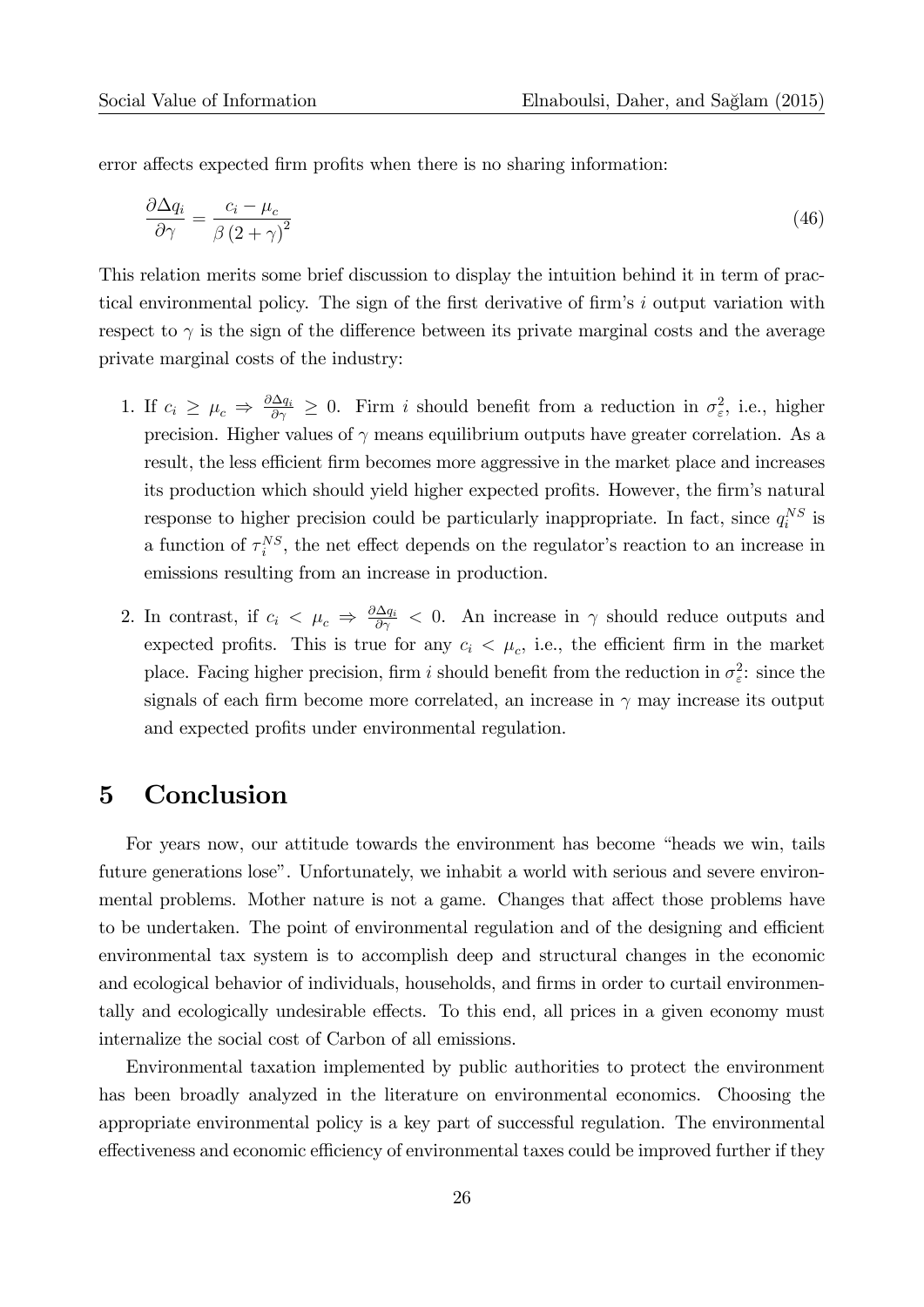are well designed and implemented. The problem is that in any real world environmental regulation scheme, regulators often face imperfect and asymmetric information. Although many authors examined emissions taxes in the presence of asymmetric information, to our knowledge, the role of disclosure has not been analyzed in the previous literature.

This paper deals with the informational problems faced by environmental policy makers in their task of setting emissions taxes. Cost uncertainties have a significant effects on the optimal control instrument adopted in our paper. We explored regulatory strategies in protecting environmental quality under private and common values about marginal costs. The main finding is that a regulator facing private information only can not distinguish the players in the marketplace. Thus, in order to reduce environmental harm, the regulator sets a common tax rule. Therefore, if the regulator has some firms-specific observable information, then differentiated emissions taxes may be optimally implemented. Public disclosed information clearly enhances the efficiency of emissions taxes design, i.e. equilibrium outcomes and the subsequent welfare depend on the available information that agents can observe.

Today, effort to enhance informational access may offer important lessons for environmental regulation moving forward. There are enormous opportunities to make the best use of available information to enhance the quality of the environment. Disclosed information may be used to overcome a serious lack of information on polluted activities, and could have impact on firms' behavior and levels of pollution. Furthermore, by facilitating the dissemination of environmental information in a meaningful way and the fact that information disclosure satisfies the belief that the public has a right to know that they might be affected by third party pollution, our approach is politically more feasible to adopt and thus may not be considered as coercive "new" regulations.

We then examined the situation where players in the marketplace share valuable information. Even if public information enhances the regulatory process, disclosure, however, facilitates information sharing and collusion. Comparing games with and without information pooling, we highlight that, when emission taxes are the policy instrument in use, it is obvious that information sharing may occur and leads to a superior outcome in terms of industry output. Information sharing is mutually beneficial for firms but is not environmentally optimal. Finally, in order to give a better understanding of the impacts of public and private information on the efficiency setting of emission taxes, we presented comparative statics and analyzed some special cases.

In our analysis, we focused on linear equilibria. We assumed linear demand and costs functions coupled with an affine information structure: these assumptions are necessary for tractability and are analytically convenient and conceptually satisfactory in the analysis of environmental regulation with information asymmetry. Importantly, although we believe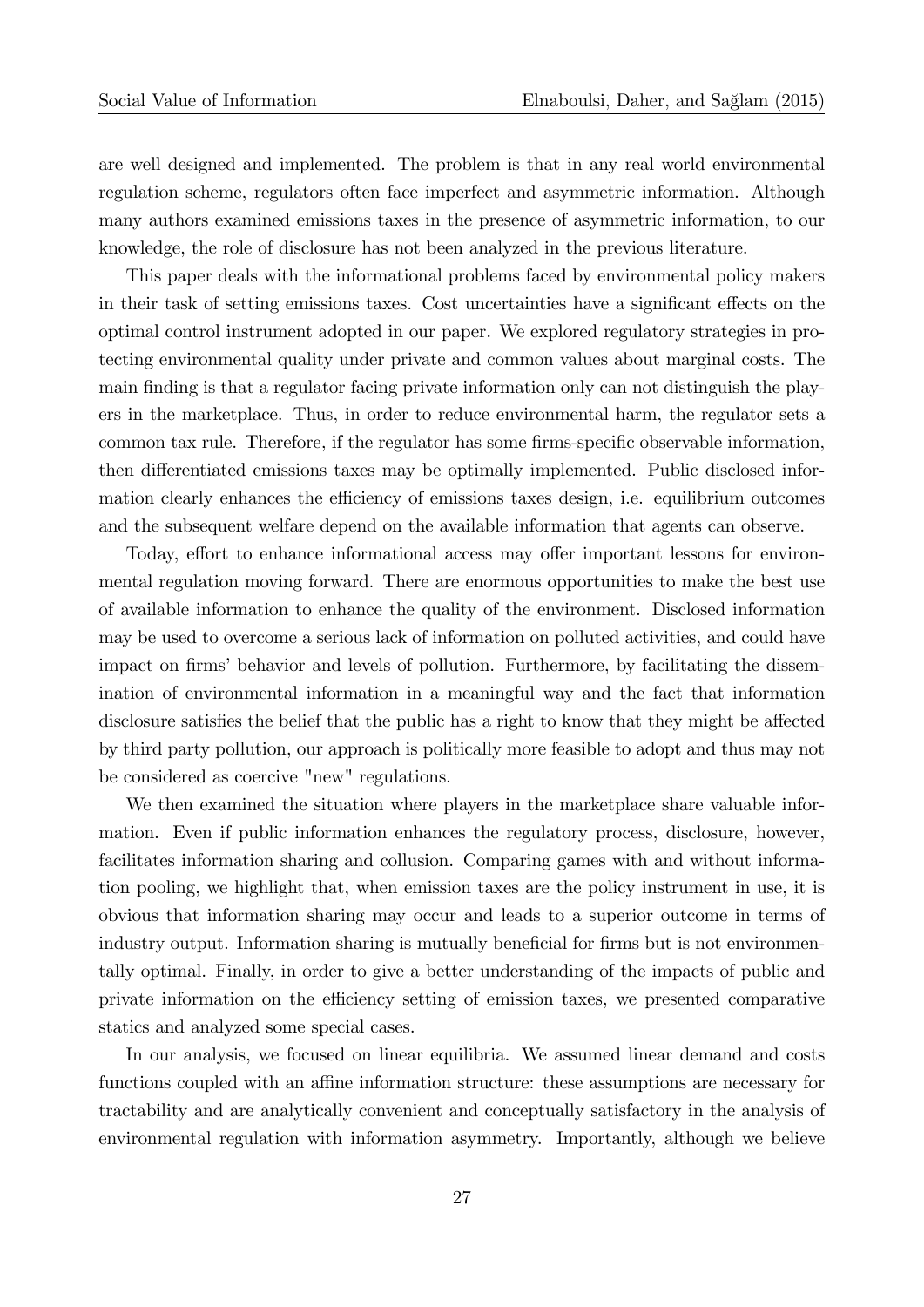that the main nature of the results will be sustained for more general functions, our goal in this paper is to demonstrate how disclosure can improve the regulatory process in setting environmental taxes and how this information can give incentives to players to collude. Future work that further explores and extends on these results can help shed more light on emissions taxes in large industrial markets.

### A Proof of Proposition 1

We solve for the equilibrium with full information using backward induction. First, we formulate each firm's profit maximization problem, which is the second stage of the game:

$$
\max_{q_i} \ \pi_i = [(p - x_i - \phi \ \tau_i) \ \ q_i]; \ \forall i = 1, 2
$$
\n(A.1)

where  $p = \alpha - \beta (q_1 + q_2)$ . The first order conditions (FOC) of this profit maximization problem leads to the best response function for each firm:

$$
\frac{\partial \pi_i (q_i, q_j)}{\partial q_i} = 0 \implies q_i = \frac{\alpha - x_i}{2\beta} - \frac{\phi \tau_i}{2\beta} - \frac{q_j}{2}; \ \forall i, j = 1, 2; i \neq j. \tag{A.2}
$$

Note that the second order conditions (SOC), which implies  $\frac{\partial^2 \pi_i(q_i,q_j)}{\partial q^2}$  $\frac{i(q_i, q_j)}{\partial q_i^2} = -2 \beta; \; \forall i = 1, 2,$ are satisfied since  $\beta > 0$ . In equilibrium, we obtain:

$$
q_i = \frac{\alpha + x_j - 2x_i}{3\beta} + \frac{\phi(\tau_j - 2\tau_i)}{3\beta}; \ \forall i, j = 1, 2; i \neq j.
$$
 (A.3)

Given the best response functions, the equilibrium industry output and price are:

$$
Q = \frac{2\alpha - (x_1 + x_2)}{3\beta} - \frac{\phi(\tau_1 + \tau_2)}{3\beta}
$$
 (A.4)

$$
p = \frac{\alpha + (x_1 + x_2) + \phi(\tau_1 + \tau_2)}{3} \tag{A.5}
$$

The regulator's welfare maximization problem is as follows:

$$
\max_{\tau_1, \tau_2} W(\tau_1, \tau_2) = (CS - D) + \sum_{i=1}^{2} \pi_i + \ell R \tag{A.6}
$$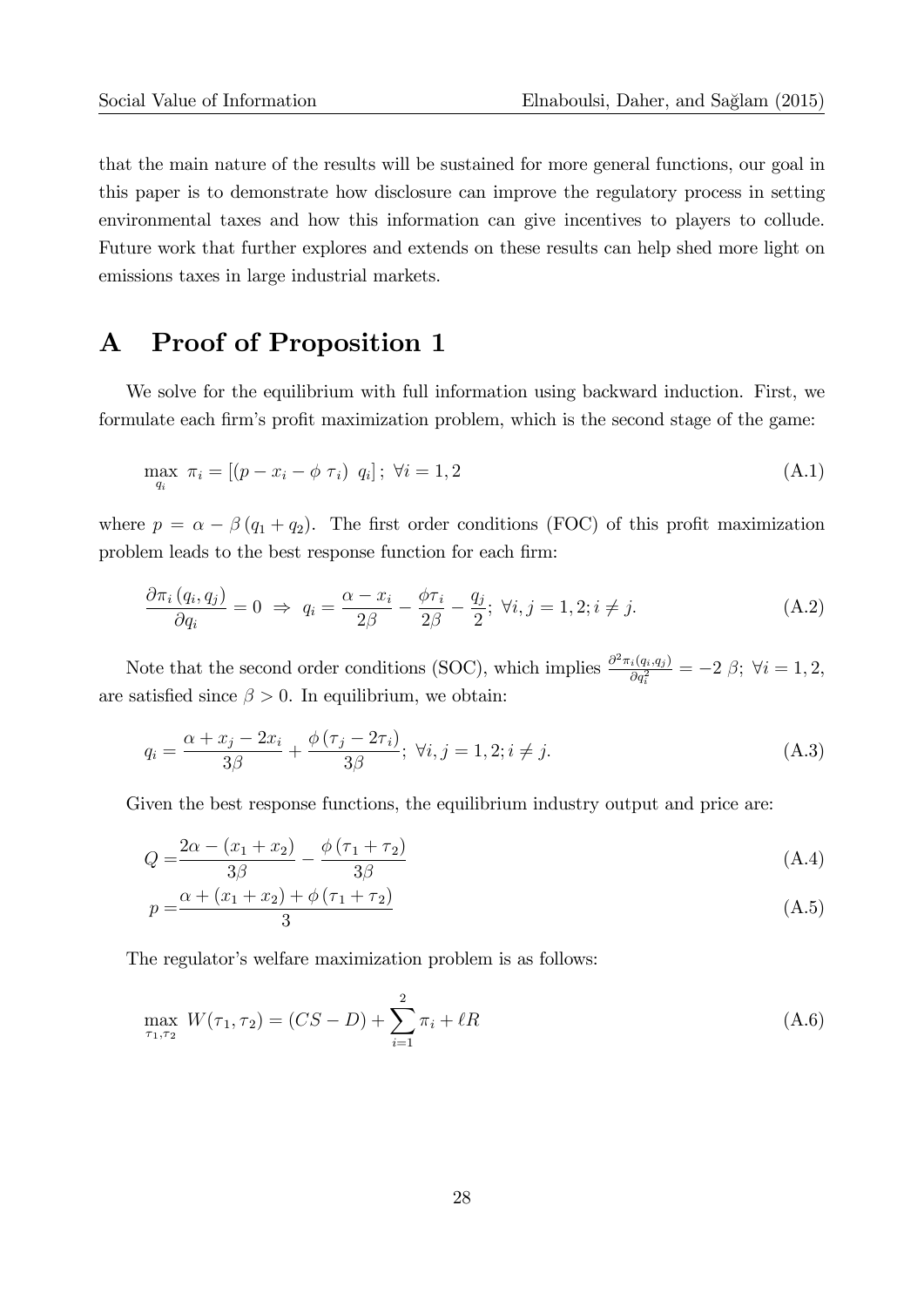This leads to the following FOCs:

$$
\frac{\partial W}{\partial \tau_1} = \frac{\phi}{3\beta} \left[ \left( \beta + \delta \phi^2 \right) \ Q - \left( \alpha + x_2 - 2 \ x_1 \right) + \ell' \ \left( 3\beta q_1 + \phi \ (\tau_2 - 2\tau_1) \right) \right] \tag{A.7}
$$

$$
\frac{\partial W}{\partial \tau_2} = \frac{\phi}{3\beta} \left[ \left( \beta + \delta \phi^2 \right) \ Q - \left( \alpha + x_1 - 2 \ x_2 \right) + \ell' \ \left( 3\beta q_2 + \phi \ (\tau_1 - 2\tau_2) \right) \right] \tag{A.8}
$$

where  $\ell' = \ell - 1$ . To solve for the optimal tax rates, we add and subtract the two FOCs from each other:

$$
\frac{\partial W}{\partial \tau_1} - \frac{\partial W}{\partial \tau_2} = 0 \Rightarrow (\tau_2 - \tau_1) = \frac{(x_1 - x_2)(\ell' - 1)}{2\phi\ell'} \tag{A.9}
$$

$$
\frac{\partial W}{\partial \tau_1} + \frac{\partial W}{\partial \tau_2} = 0 \implies (\tau_2 + \tau_1) = \frac{(2\alpha - (x_1 + x_2))(2\omega + \ell' - 1)}{2\phi(\omega + \ell')} \tag{A.10}
$$

Combining the last two equations yields the optimal tax rates, the equilibrium output, and price given in equations  $(10)-(12)$ .

### B Proof of Lemma 1

Following the same procedure in appendix A, we first formulate each firm's profit maximization problem:

$$
\max_{\widetilde{q}_i} \mathbb{E}_{\widetilde{c}_j} \left[ (\widetilde{p} - \widetilde{u}_i - \widetilde{c}_i - \phi \tau_i) \widetilde{q}_i \right]; \ \forall i, j = 1, 2, i \neq j. \tag{B.1}
$$

where  $\tilde{p} = \alpha - \beta (\tilde{q}_1 + \tilde{q}_2)$  and  $\mathbb{E}_{\tilde{c}_j}$  denotes the common expectation operator taken over  $\tilde{c}_j$ . The FOC defining the best response functions for each firm are given below:

$$
\frac{\partial \mathbb{E}\tilde{\pi}_i\left(\tilde{q}_1, \tilde{q}_2\right)}{\partial \tilde{q}_i} = 0 \implies \tilde{q}_i = \frac{\alpha - \tilde{u}_i - \tilde{c}_i}{2\beta} - \frac{\phi\tau_i}{2\beta} - \frac{\mathbb{E}[\tilde{q}_j \mid \tilde{c}_i]}{2}; \ \forall i, j = 1, 2, i \neq j. \tag{B.2}
$$

The SOCs, which implies  $\frac{\partial^2 \mathbb{E} \tilde{\pi}_i(q_i,q_j)}{\partial (\tilde{\pi})^2}$  $\frac{\partial \pi_i(q_i,q_j)}{\partial \widetilde{q_i}^2} = -2\beta; \ \forall i = 1,2$ , are satisfied since  $\beta > 0$ . Using assumptions 1 and equation (7), the last two equations can be written as follows:

$$
\widetilde{q}_i = \frac{\alpha - \phi \tau_i - \widetilde{u}_i - \widetilde{c}_i}{2\beta} - \frac{(\theta_{j1} + \theta_{j2} \mathbb{E}[\widetilde{c}_j \mid \widetilde{c}_i] + \theta_{j3} \widetilde{u}_j + \theta_{j4} \widetilde{u}_i)}{2}; \ \forall i, j = 1, 2, i \neq j. \tag{B.3}
$$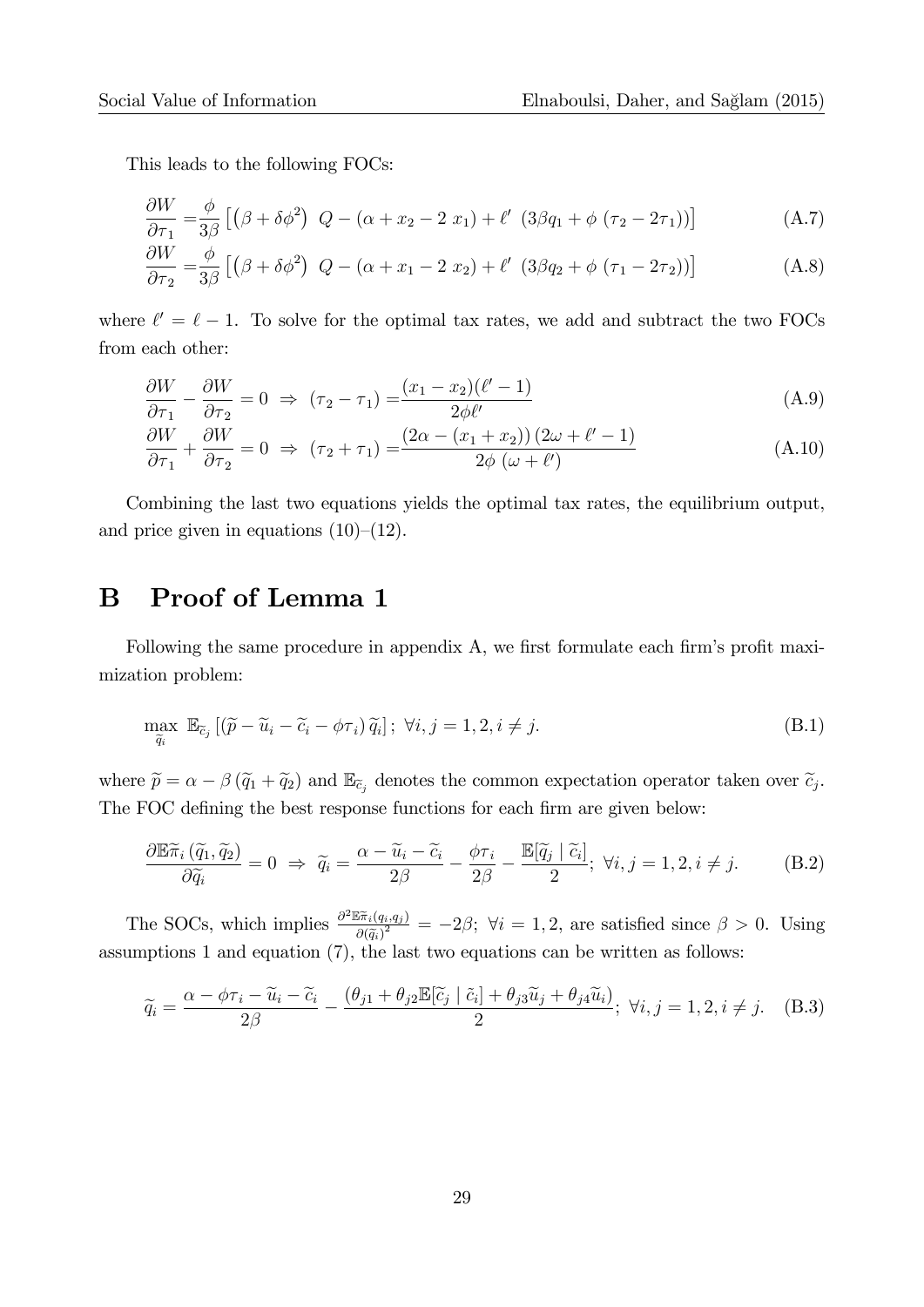We simplify the best response functions to get:

$$
\widetilde{q}_1 = \underbrace{\frac{\alpha - \phi \tau_1}{2\beta} - \frac{(\theta_{21} + \lambda \theta_{22})}{2}}_{\theta_{11}} - \widetilde{c}_1 \underbrace{\left(\frac{1}{2\beta} + \frac{\gamma \theta_{22}}{2}\right)}_{-\theta_{12}} - \widetilde{u}_1 \underbrace{\left(\frac{1}{2\beta} + \frac{\theta_{24}}{2}\right)}_{-\theta_{13}} - \widetilde{u}_2 \underbrace{\left(\frac{\theta_{23}}{2}\right)}_{-\theta_{14}} \tag{B.4}
$$

$$
\widetilde{q}_{2} = \underbrace{\frac{\alpha - \phi \tau_{2}}{2\beta} - \frac{(\theta_{11} + \lambda \theta_{12})}{2}}_{\theta_{21}} - \widetilde{c}_{2} \underbrace{\left(\frac{1}{2\beta} + \frac{\gamma \theta_{12}}{2}\right)}_{-\theta_{22}} - \widetilde{u}_{2} \underbrace{\left(\frac{1}{2\beta} + \frac{\theta_{14}}{2}\right)}_{-\theta_{23}} - \widetilde{u}_{1} \underbrace{\left(\frac{\theta_{13}}{2}\right)}_{-\theta_{24}} \tag{B.5}
$$

which lead to the parameter values given in equations  $(13)-(16)$ .

## C Proof of Proposition 2

To set the optimal taxes, the regulator maximizes the expected welfare:

$$
\max_{\langle \tau_1, \tau_2 \rangle} \mathbb{E}_{\tilde{c}_1, \tilde{c}_2} \left[ \widetilde{W} \left( \tau_1, \tau_2 \right) \middle| \widetilde{u}_1, \widetilde{u}_2 \right] \tag{C.1}
$$

$$
\ni \widetilde{W}(\tau_1, \tau_2) \equiv -\left(\frac{\beta + \delta\phi^2}{2}\right) \widetilde{Q}^2 + \sum_{i=1}^2 \left[ (\alpha - \widetilde{u}_i - \widetilde{c}_i) \widetilde{q}_i + \phi \ell' \tau_i \widetilde{q}_i \right]
$$
(C.2)

where  $\tilde{Q} = \tilde{q}_1 + \tilde{q}_2$  denotes the industry output. Using equations (13)–(16), we get:

$$
\widetilde{q}_i = \theta_{i1} - \frac{\widetilde{c}_i}{\beta(2+\gamma)} + \frac{\widetilde{u}_j - 2\widetilde{u}_i}{3\beta}; \forall i, j = 1, 2; i \neq j,
$$
\n(C.3)

$$
\widetilde{Q} = \widetilde{q}_1 + \widetilde{q}_2 = \theta_{11} + \theta_{21} - \frac{\widetilde{c}_1 + \widetilde{c}_2}{\beta (2 + \gamma)} - \frac{\widetilde{u}_1 + \widetilde{u}_2}{3\beta} = A + B\widetilde{C} + F\widetilde{U},\tag{C.4}
$$

$$
A = \theta_{11} + \theta_{21}, \ B = -\frac{1}{\beta(2+\gamma)}, \ \widetilde{C} = \widetilde{c}_1 + \widetilde{c}_2, \ F = -\frac{1}{3\beta}, \ \widetilde{U} = \widetilde{u}_1 + \widetilde{u}_2, \tag{C.5}
$$

$$
\mathbb{E}\left[\widetilde{Q}^2\right] = A^2 + B^2 \mathbb{E}\left[\widetilde{C}^2\right] + F^2 \widetilde{U}^2 + 2AB \mathbb{E}\left[\widetilde{C}\right] + 2AF \widetilde{U} + 2BF \widetilde{U} \mathbb{E}\left[\widetilde{C}\right].
$$
 (C.6)

**Remark 1.** Since  $\widetilde{C}$  and  $\widetilde{U}$  are independent under our assumptions, it is easy to verify that:

$$
\mathbb{E}\left[\widetilde{C}\right] = 2\mu_c \tag{C.7}
$$

$$
\mathbb{E}\left[\widetilde{C}^2\right] = \mathbb{E}\left[\widetilde{c}_1^2\right] + \mathbb{E}\left[\widetilde{c}_2^2\right] + 2\mathbb{E}\left[\widetilde{c}_1\widetilde{c}_2\right] = 4\sigma_c^2 + 4\mu_c^2 - 2\sigma_\varepsilon^2.
$$
\n(C.8)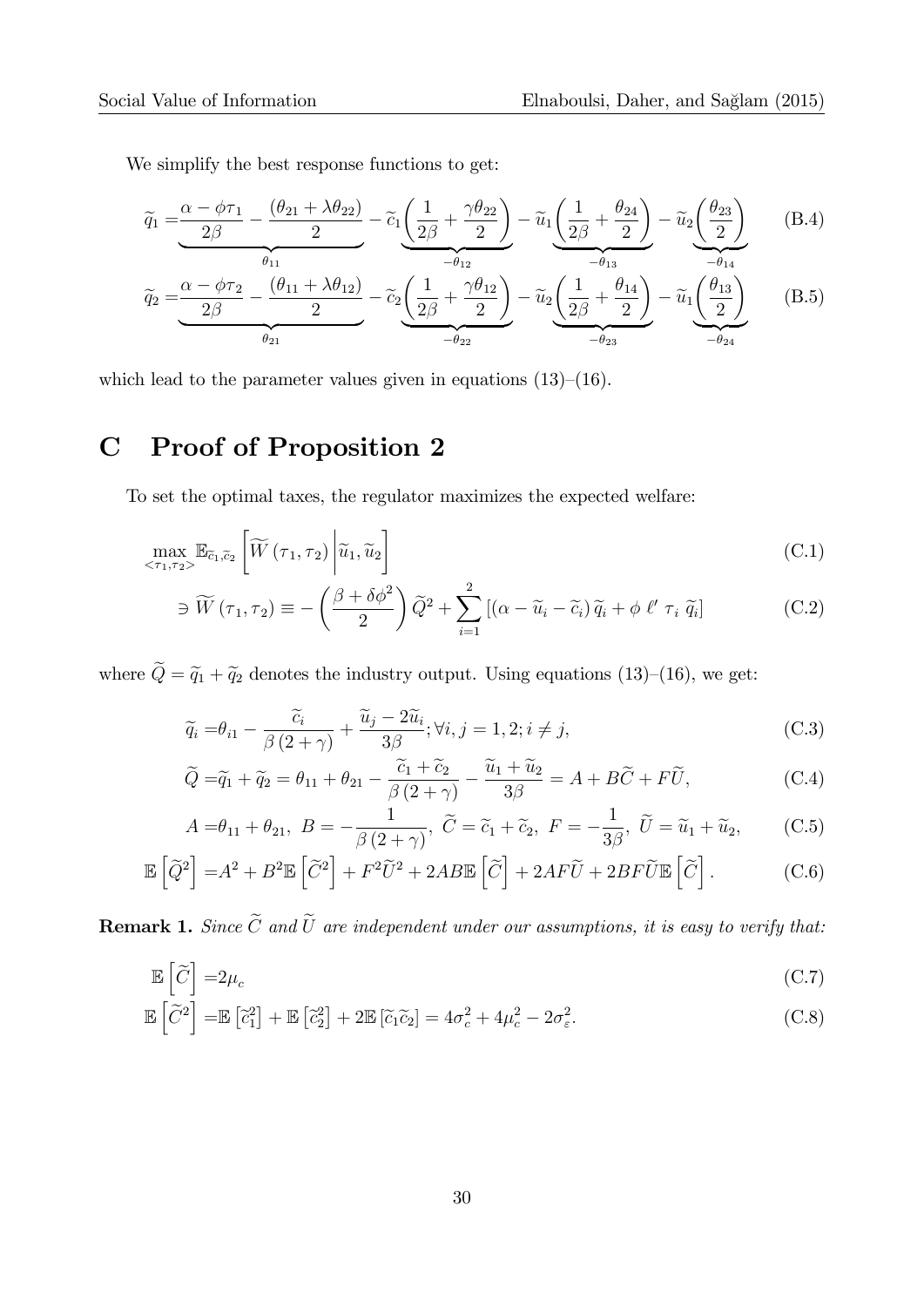Furthermore, we can compute the other term and the industry output as follows:

$$
\mathbb{E}\left[\widetilde{Q}\right] = \mathbb{E}\left[\widetilde{q}_1\right] + \mathbb{E}\left[\widetilde{q}_2\right] = A + 2B\mu_c + F(\widetilde{u}_1 + \widetilde{u}_2),\tag{C.9}
$$

$$
\mathbb{E}\left[\tilde{c}_i\tilde{q}_i\right] = \theta_{i1}\mu_c + \theta_{i2}(\sigma_c^2 + \mu_c^2) + \theta_{i3}\tilde{u}_i\mu_c + \theta_{i4}\tilde{u}_j\mu_c; \ \forall i, j = 1, 2, i \neq j \tag{C.10}
$$

$$
\sum_{i=1}^{2} \tau_i \mathbb{E}(\tilde{q}_i) = \sum_{i=1}^{2} \left[ \tau_i (\theta_{i1} + \theta_{i2} \mu_c + \theta_{i3} \tilde{u}_i + \theta_{i4} \tilde{u}_j) \right]; \ \forall i, j = 1, 2, i \neq j \tag{C.11}
$$

Finally, we obtain the expected welfare:

$$
\mathbb{E}_{\tilde{c}_1,\tilde{c}_2} \left[ \widetilde{W} \left( \tau_1, \tau_2 \right) \right] = -\left( \frac{\beta + \delta \phi^2}{2} \right) \overline{Q}^2 + \mu_c \overline{Q} + \sum_{i=1}^2 \left[ \phi \ell' \ \tau_i \ \overline{q}_i + \left( \alpha - \widetilde{u}_i \right) \overline{q}_i \right] + \left[ \frac{2 \left( \sigma_c^2 + \sigma_{\varepsilon}^2 \right)}{\beta \left( 2 + \gamma \right)} - \frac{\left( \beta + \delta \phi^2 \right) \left( 2 \sigma_c^2 + \sigma_{\varepsilon}^2 \right)}{\beta^2 \left( 2 + \gamma \right)^2} \right] \tag{C.12}
$$

where  $\bar{q}_i = \mathbb{E}(q_i)$ ,  $i = 1, 2, \bar{Q} = \mathbb{E}(q_i)$ . Note that the second line on the right-hand side does not depend on the tax rates, due to risk-neutrality. Given public information  $\tilde{u}_1, \tilde{u}_2$ , maximizing equation (C.12) leads to the following FOCs:

$$
\frac{\partial \mathbb{E}[\widetilde{W}(\tau_1, \tau_2)]}{\partial \tau_1} = 0 = (\beta + \delta\phi^2) (A + 2B\mu_c + D(\widetilde{u}_1 + \widetilde{u}_2)) + \mu_c - \alpha + (2\widetilde{u}_1 - \widetilde{u}_2)
$$
  
+  $\phi \ell' (\tau_2 - 2\tau_1) + 3\beta \ell' \bar{q}_1$  (C.13)  

$$
\frac{\partial \mathbb{E}[\widetilde{W}(\tau_1, \tau_2)]}{\partial \tau_2} = 0 = (\beta + \delta\phi^2) (A + 2B\mu_c + D(\widetilde{u}_1 + \widetilde{u}_2)) + \mu_c - \alpha + (2\widetilde{u}_2 - \widetilde{u}_1)
$$
  
+  $\phi \ell' (\tau_1 - 2\tau_2) - 3\beta \ell' \bar{q}_2$  (C.14)

Solving the FOCs for  $\tau_1$  and  $\tau_2$ , we obtain:

$$
\frac{\partial \mathbb{E}[\widetilde{W}]}{\partial \tau_1} - \frac{\partial \mathbb{E}[\widetilde{W}]}{\partial \tau_2} = 0 \implies (\tau_2 - \tau_1) = \frac{(\widetilde{u}_1 - \widetilde{u}_2) (\ell' - 1)}{2\phi \ell'} \tag{C.15}
$$

$$
\frac{\partial \mathbb{E}[\widetilde{W}]}{\partial \tau_1} + \frac{\partial \mathbb{E}[\widetilde{W}]}{\partial \tau_2} = 0 \implies (\tau_2 + \tau_1) = \frac{\left[2(\alpha - \mu_c) - (\widetilde{u}_1 + \widetilde{u}_2)\right](2\omega + \ell' - 1)}{2\phi(\omega + \ell')} \tag{C.16}
$$

where we make use of Assumption 1. Solving for  $\tau_1$  and  $\tau_2$ , we obtain the optimal tax rates defined in proposition 2.

We also need to check conditions under which the regulator's objective function in  $(C.12)$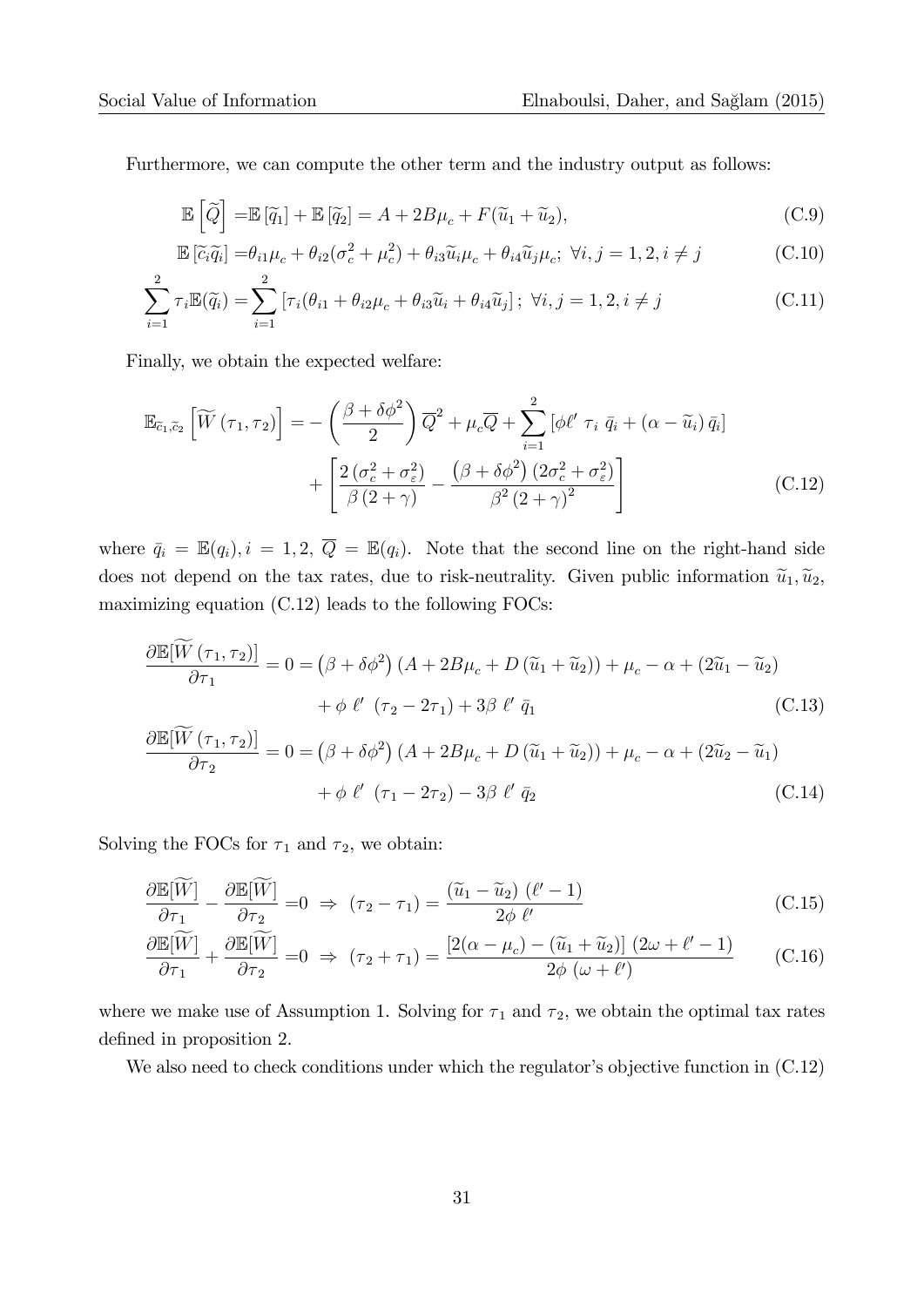is concave. Let H denote the Hessian of  $\mathbb{E}[\widetilde{W}(\tau_1, \tau_2)]$ :

$$
H = \begin{pmatrix} H(1,1) = \frac{\partial^2 \mathbb{E}[\widetilde{W}]}{\partial \tau_1^2} & H(1,2) = \frac{\partial^2 \mathbb{E}[\widetilde{W}]}{\partial \tau_2 \tau_1} \\ H(2,1) = \frac{\partial^2 \mathbb{E}[\widetilde{W}]}{\partial \tau_1 \tau_2} & H(2,2) = \frac{\partial^2 \mathbb{E}[\widetilde{W}]}{\partial \tau_2^2} \end{pmatrix} = \begin{pmatrix} (\omega + 4\ell') & (\omega + 2\ell') \\ (\omega + 2\ell') & (\omega + 4\ell') \end{pmatrix} \begin{pmatrix} -\phi^2 \\ 3\beta \end{pmatrix}
$$

The expected welfare in equation (C.12) is concave in  $\tau_1$  and  $\tau_2$  if and only if the Hessian matrix  $H$  is negative definite. In our case, we need to verify whether the naturally ordered principal minors of the matrix alternate in sign:

• the first naturally ordered principal minor is negative:

$$
(\omega + 4\ell')\left(\frac{-\phi^2}{3\beta}\right) < 0 \Rightarrow (\omega + 4\ell') > 0,
$$

• the second naturally ordered principal minor is positive,  $\det H' > 0$ :

$$
\left|H\right| = \left(\omega + 4\ell'\right)^2 - \left(\omega + 2\ell'\right)^2 > 0 \implies \left(\omega + 3\ell'\right)\left(4\ell'\right) > 0 \implies \ell' > 0 \implies \ell > 1.
$$

Since both conditions are satisfied, the tax rates defined in equation  $(21)$  maximize the expected welfare.

### D Proof of Proposition 5

In the case of merging, let the two firms share their private information on their marginal costs. Therefore, we denote the marginal cost of production by  $x_i = u_i + c_i$ ;  $\forall i = 1, 2$ . Meanwhile, the information sharing between the firms is to find a more profitable outcome for the firms. Therefore, the firms do not reveal their private costs to the regulator. At the second stage of the game, under the shared information case, a firm  $i$  has to

$$
\max_{\langle q_i \rangle} \pi_i = [(p - x_i - \phi \tau_i) q_i]; \ \forall i = 1, 2. \tag{D.1}
$$

where  $p = \alpha - \beta (q_1 + q_2)$ . The FOCs lead to the following best response functions:

$$
\frac{\partial \pi_i (q_i, q_j)}{\partial q_i} = 0 \implies q_i = \frac{\alpha - x_i}{2\beta} - \frac{\phi \tau_i}{2\beta} - \frac{q_j}{2}; \ \forall i, j = 1, 2, i \neq j.
$$
 (D.2)

Note that the SOCs verify the concave profit function (i.e.,  $\frac{\partial^2 \pi_i(t)}{\partial (\sigma_i)^2}$  $\frac{\partial^2 \pi_i(\cdot)}{\partial (q_i)^2} = -2\beta; \ \forall i = 1, 2.$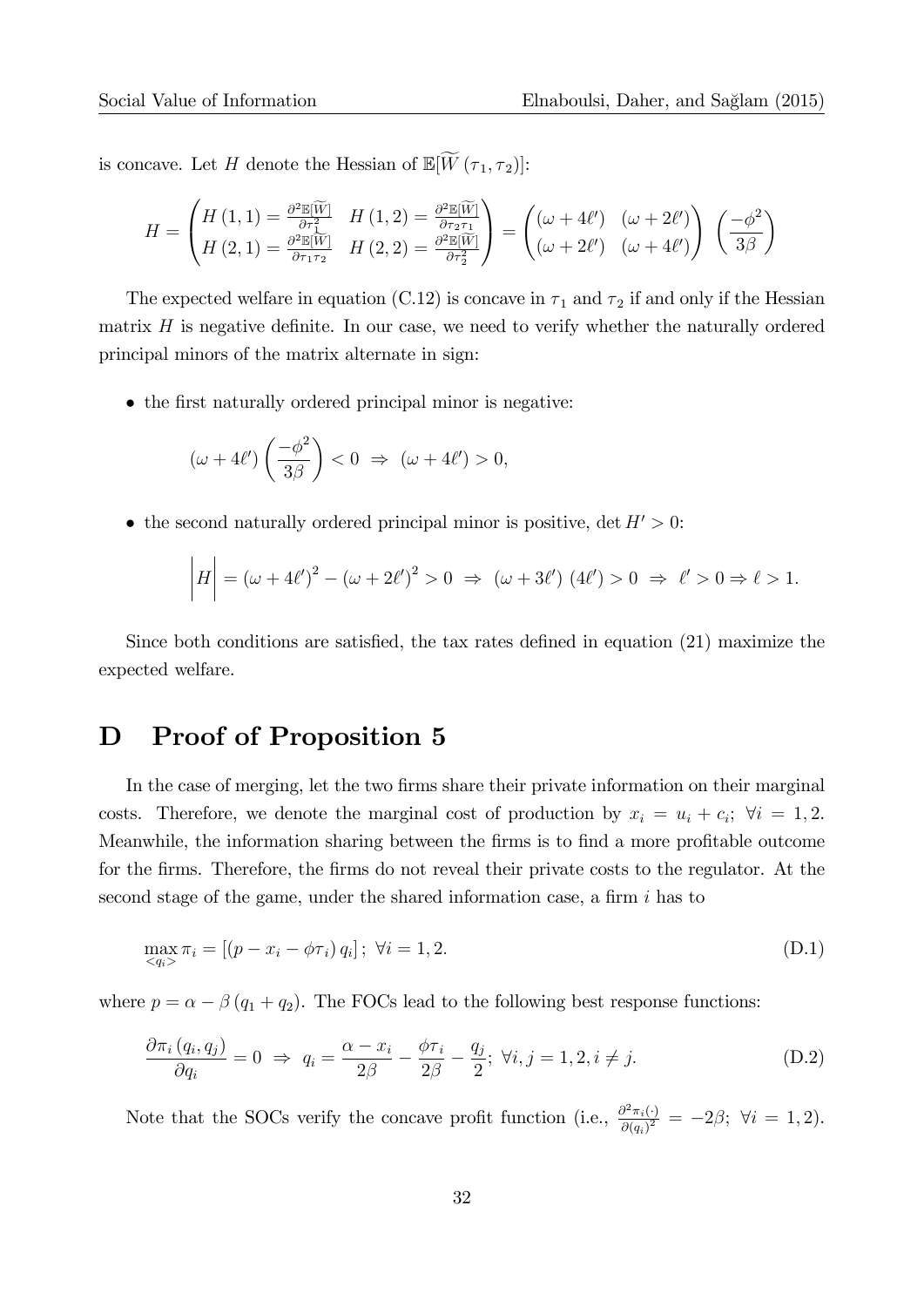Solving the best response function leads to the equilibrium output and price:

$$
q_i = \frac{\alpha + (u_j - 2u_i) + (c_j - 2c_i)}{3\beta} + \frac{\phi(\tau_j - 2\tau_i)}{3\beta}; \ \forall i, j = 1, 2, i \neq j,
$$
 (D.3)

$$
Q = \frac{2\alpha - \sum_{i=1}^{2} (u_i + c_i + \phi \tau_i)}{3\beta},
$$
\n(D.4)

$$
p = \frac{\alpha + \sum_{i=1}^{2} (u_i + c_i + \phi \tau_i)}{3}.
$$
 (D.5)

Similar to equation  $(C.12)$ , the expected welfare in this case equals:

$$
\mathbb{E}_{\tilde{c}_1,\tilde{c}_2} \left[ \widetilde{W} \left( \tau_1, \tau_2 \right) \right] \equiv -\left( \frac{\beta + \delta \phi^2}{2} \right) \widetilde{Q}^2 + \sum_{i=1}^2 \left[ \left( \alpha - \widetilde{u}_i - \widetilde{c}_i \right) \widetilde{q}_i + \phi \ \ell' \ \tau_i \ \widetilde{q}_i \right] \tag{D.6}
$$

where terms that do not depend on the tax rates are suppressed. Given public information  $\tilde{u}_1, \tilde{u}_2$ , maximizing equation (C.12) leads to the following FOCs:

$$
\frac{\partial \mathbb{E}[\widetilde{W}]}{\partial \tau_1} - \frac{\partial \mathbb{E}[\widetilde{W}]}{\partial \tau_2} \Rightarrow (\tau_2 - \tau_1) = \frac{(\widetilde{u}_1 - \widetilde{u}_2)(\ell' - 1)}{2\phi \ell'} \tag{D.7}
$$

$$
\frac{\partial \mathbb{E}[\widetilde{W}]}{\partial \tau_1} + \frac{\partial \mathbb{E}[\widetilde{W}]}{\partial \tau_2} \Rightarrow (\tau_2 + \tau_1) = \frac{\left[2(\alpha - \mu_c) - (\widetilde{u}_1 + \widetilde{u}_2)\right](2\omega + \ell' - 1)}{2\phi(\omega + \ell')} \tag{D.8}
$$

Note that (D7) and (D8) are similar to (C15) and (C16). As a result, information sharing does not affect the tax rates since the regulator cannot observe marginal costs in either case.

### References

- Manel Antelo and Maria Loureiro. Asymmetric information, signaling and environmental taxes in oligopoly. Ecological Economics,  $68(5):1430-1440$ , 2009.
- Tamer Basar and Yu-Chi Ho. Informational properties of the Nash solutions of two stochastic nonzero-sum games. Journal of Economic Theory,  $7(4):370-387$ , 1974.
- Fredrik Carlsson. Environmental taxation and strategic commitment in duopoly models. Environmental and Resource Economics,  $15(3):243-256$ , 2000.
- Carlos Chavez and John Stranlund. A note on emissions taxes and incomplete information. Environmental and Resource Economics,  $44(1):137-144$ , 2009.
- William A. Ericson. Subjective Bayesian models in sampling finite populations. *Journal of* the Royal Statistical Society. Series B (Methodological),  $31(2):195-233$ , 1969.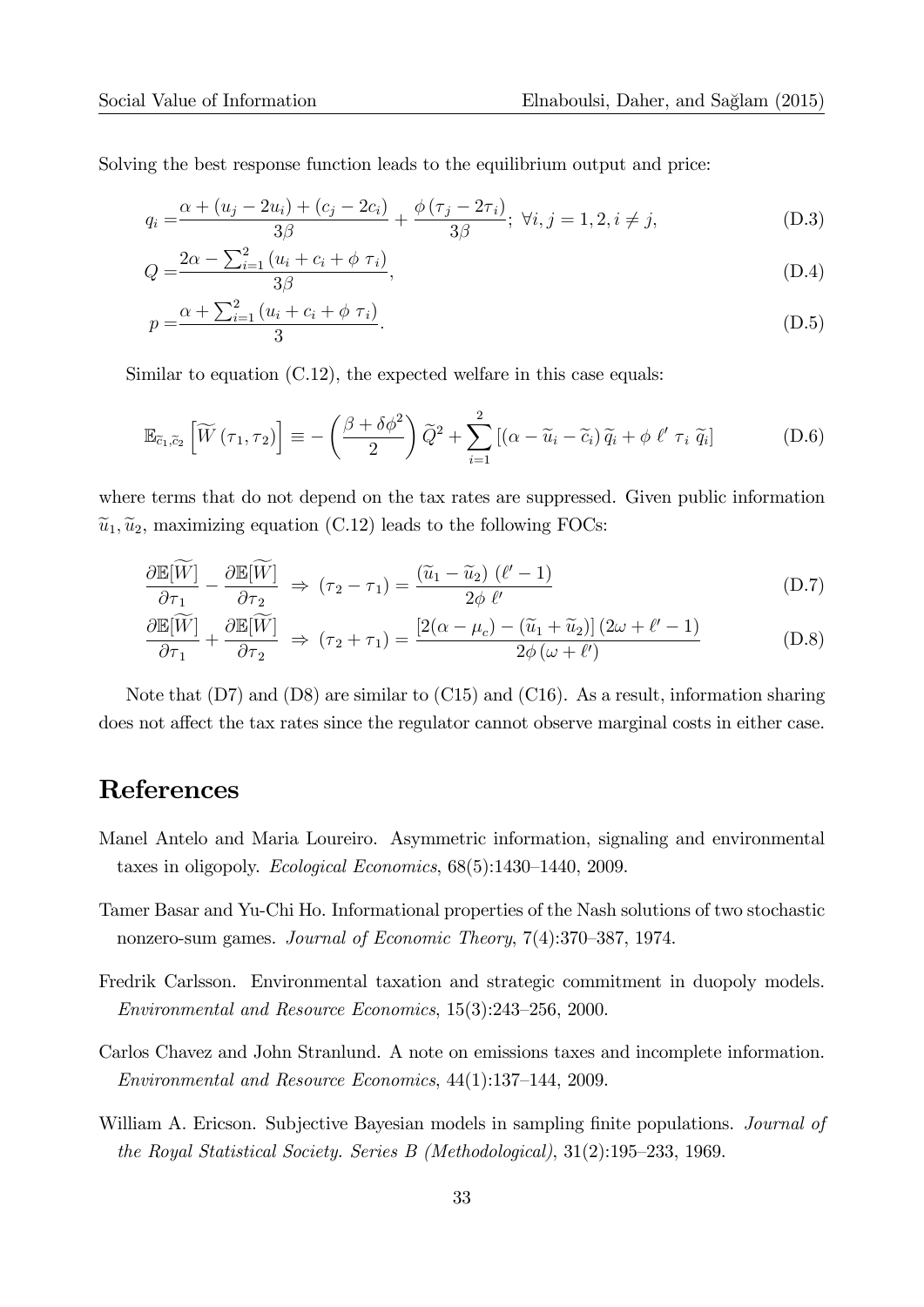- Esther Gal-Or. Information transmission Cournot and Bertrand equilibria. The Review of Economic Studies,  $53(1):85-92$ , 1986.
- Lawrence H. Goulder. Environmental taxation and the double dividend: A reader's guide. International Tax and Public Finance,  $2(2):157-183$ , 1995.
- Michael Hoel and Larry Karp. Taxes and quotas for a stock pollutant with multiplicative uncertainty. Journal of Public Economics,  $82(1):91-114$ , 2001.
- ILO. World of Work Report. The International Labour Organization, 2009.
- Gordon Karp and Gary W. Yohe. The optimal linear alternative to price and quantity controls in the multifirm case. Journal of Comparative Economics,  $3(1)$ :56–65, 1979.
- Yannis Katsoulacos and Anastasios Xepapadeas. Environmental policy under oligopoly with endogenous market structure. The Scandinavian Journal of Economics,  $97(3):411-420$ , 1995.
- Sang-Ho Lee. Optimal taxation for polluting oligopolists with endogenous market structure. Journal of Regulatory Economics,  $15(3):293-308$ , 1999.
- Lode Li. Cournot oligopoly with information sharing. RAND Journal of Economics,  $16(4):521-536, 1985.$
- Ngo Van Long and Antoine Soubeyran. Selective penalization of polluters: An infconvolution approach. *Economic Theory*,  $25(2):421-454$ , 2005.
- David A. Malueg and Andrew J. Yates. Bilateral oligopoly, private information, and pollution permit markets. *Environmental and Resource Economics*,  $43(4):553-572$ ,  $2009$ .
- Ross McKitrick. A cournot mechanism for pollution control under asymmetric information. Environmental and Resource Economics,  $14(3):353-363$ , 1999.
- William D. Nordhaus. To tax or not to tax: Alternative approaches to slowing global warming. Review of Environmental Economics and Policy,  $1(1):26-44$ , 2007.
- William D. Nordhaus. Climate clubs: Overcoming free-riding in international climate policy. The American Economic Review,  $105(4):1339-1370$ , 2015.
- OECD. What Are the Best Policy Instruments For Fiscal Consolidation? Organisation for Economic Co-operative and Development, Economic Department Policy Notes, n 12, 2012.